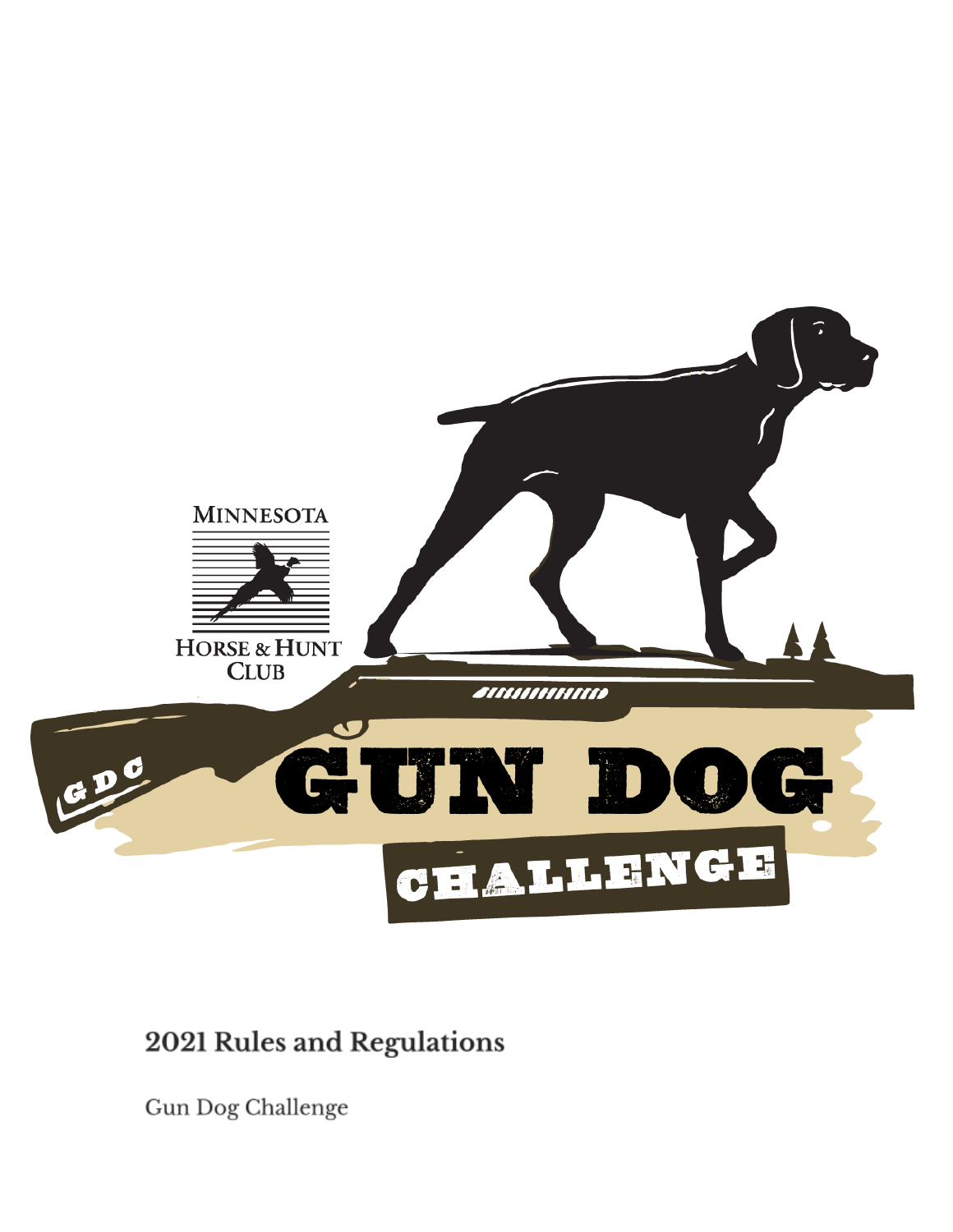

# **HORSE & HUNT'S GDC RULES AND REGULATIONS**

### **Table of Contents**

| 3<br><b>DOG BREEDS</b><br>Α.<br>$\overline{\mathbf{3}}$<br><b>FLUSHER CLASS</b><br><b>B.</b><br>3<br><b>POINTER CLASS</b><br>C.<br>$\overline{\mathbf{3}}$<br><b>DOG IN SEASON</b><br>D.<br><b>DOG INJURY</b><br>$\overline{\mathbf{4}}$<br>Ε.<br><b>BIRDS</b><br>4<br><b>BIRD SPECIES</b><br>$\overline{\mathbf{4}}$<br>А.<br>$\overline{\mathbf{4}}$<br>В.<br><b>OTHER SPECIES (NOT A BIRD)</b><br><b>BAGGED BIRDS</b><br>C.<br>4<br>5<br><b>NON-PERFORMING BIRD</b><br>D.<br>5<br>Ε.<br><b>BIRD PARTS</b><br>6<br><b>BUMPED BIRD</b><br>F.<br>$6\phantom{1}6$<br>G.<br><b>TRAPPED BIRD</b><br>6<br>н.<br><b>DEAD BIRD FOUND IN THE FIELD</b><br>6<br><b>COMPETITOR CONDUCT</b><br>Ш.<br>$\boldsymbol{6}$<br><b>SPORTSMANSHIP</b><br>А.<br>$\overline{\mathbf{z}}$<br><b>DISQUALIFICATION</b><br>В.<br>8<br>C.<br><b>SAFE FIREARM HANDLING</b><br>$\boldsymbol{9}$<br><b>SAFETY FOR COMPETITORS &amp; SPECTATORS</b><br>D.<br>9<br><b>SAFE SHOT</b><br>Ε.<br><b>POINTS &amp; PENALTIES</b><br>10<br><b>COMPETITION RUN POINTS/PENALTIES:</b><br>10<br>А.<br><b>B.</b><br><b>TOURNAMENT EVENT POINTS:</b><br>10<br><b>FIELD OF PLAY</b><br>11<br>11<br><b>FIELD PREPARATION</b><br>Α. | I.  | <b>DOGS</b> | 3 |
|----------------------------------------------------------------------------------------------------------------------------------------------------------------------------------------------------------------------------------------------------------------------------------------------------------------------------------------------------------------------------------------------------------------------------------------------------------------------------------------------------------------------------------------------------------------------------------------------------------------------------------------------------------------------------------------------------------------------------------------------------------------------------------------------------------------------------------------------------------------------------------------------------------------------------------------------------------------------------------------------------------------------------------------------------------------------------------------------------------------------------------------------------------------------------------------|-----|-------------|---|
|                                                                                                                                                                                                                                                                                                                                                                                                                                                                                                                                                                                                                                                                                                                                                                                                                                                                                                                                                                                                                                                                                                                                                                                        |     |             |   |
|                                                                                                                                                                                                                                                                                                                                                                                                                                                                                                                                                                                                                                                                                                                                                                                                                                                                                                                                                                                                                                                                                                                                                                                        |     |             |   |
|                                                                                                                                                                                                                                                                                                                                                                                                                                                                                                                                                                                                                                                                                                                                                                                                                                                                                                                                                                                                                                                                                                                                                                                        |     |             |   |
|                                                                                                                                                                                                                                                                                                                                                                                                                                                                                                                                                                                                                                                                                                                                                                                                                                                                                                                                                                                                                                                                                                                                                                                        |     |             |   |
|                                                                                                                                                                                                                                                                                                                                                                                                                                                                                                                                                                                                                                                                                                                                                                                                                                                                                                                                                                                                                                                                                                                                                                                        |     |             |   |
|                                                                                                                                                                                                                                                                                                                                                                                                                                                                                                                                                                                                                                                                                                                                                                                                                                                                                                                                                                                                                                                                                                                                                                                        | Н.  |             |   |
|                                                                                                                                                                                                                                                                                                                                                                                                                                                                                                                                                                                                                                                                                                                                                                                                                                                                                                                                                                                                                                                                                                                                                                                        |     |             |   |
|                                                                                                                                                                                                                                                                                                                                                                                                                                                                                                                                                                                                                                                                                                                                                                                                                                                                                                                                                                                                                                                                                                                                                                                        |     |             |   |
|                                                                                                                                                                                                                                                                                                                                                                                                                                                                                                                                                                                                                                                                                                                                                                                                                                                                                                                                                                                                                                                                                                                                                                                        |     |             |   |
|                                                                                                                                                                                                                                                                                                                                                                                                                                                                                                                                                                                                                                                                                                                                                                                                                                                                                                                                                                                                                                                                                                                                                                                        |     |             |   |
|                                                                                                                                                                                                                                                                                                                                                                                                                                                                                                                                                                                                                                                                                                                                                                                                                                                                                                                                                                                                                                                                                                                                                                                        |     |             |   |
|                                                                                                                                                                                                                                                                                                                                                                                                                                                                                                                                                                                                                                                                                                                                                                                                                                                                                                                                                                                                                                                                                                                                                                                        |     |             |   |
|                                                                                                                                                                                                                                                                                                                                                                                                                                                                                                                                                                                                                                                                                                                                                                                                                                                                                                                                                                                                                                                                                                                                                                                        |     |             |   |
|                                                                                                                                                                                                                                                                                                                                                                                                                                                                                                                                                                                                                                                                                                                                                                                                                                                                                                                                                                                                                                                                                                                                                                                        |     |             |   |
|                                                                                                                                                                                                                                                                                                                                                                                                                                                                                                                                                                                                                                                                                                                                                                                                                                                                                                                                                                                                                                                                                                                                                                                        |     |             |   |
|                                                                                                                                                                                                                                                                                                                                                                                                                                                                                                                                                                                                                                                                                                                                                                                                                                                                                                                                                                                                                                                                                                                                                                                        |     |             |   |
|                                                                                                                                                                                                                                                                                                                                                                                                                                                                                                                                                                                                                                                                                                                                                                                                                                                                                                                                                                                                                                                                                                                                                                                        |     |             |   |
|                                                                                                                                                                                                                                                                                                                                                                                                                                                                                                                                                                                                                                                                                                                                                                                                                                                                                                                                                                                                                                                                                                                                                                                        |     |             |   |
|                                                                                                                                                                                                                                                                                                                                                                                                                                                                                                                                                                                                                                                                                                                                                                                                                                                                                                                                                                                                                                                                                                                                                                                        |     |             |   |
|                                                                                                                                                                                                                                                                                                                                                                                                                                                                                                                                                                                                                                                                                                                                                                                                                                                                                                                                                                                                                                                                                                                                                                                        |     |             |   |
|                                                                                                                                                                                                                                                                                                                                                                                                                                                                                                                                                                                                                                                                                                                                                                                                                                                                                                                                                                                                                                                                                                                                                                                        | IV. |             |   |
|                                                                                                                                                                                                                                                                                                                                                                                                                                                                                                                                                                                                                                                                                                                                                                                                                                                                                                                                                                                                                                                                                                                                                                                        |     |             |   |
|                                                                                                                                                                                                                                                                                                                                                                                                                                                                                                                                                                                                                                                                                                                                                                                                                                                                                                                                                                                                                                                                                                                                                                                        |     |             |   |
|                                                                                                                                                                                                                                                                                                                                                                                                                                                                                                                                                                                                                                                                                                                                                                                                                                                                                                                                                                                                                                                                                                                                                                                        | V.  |             |   |
|                                                                                                                                                                                                                                                                                                                                                                                                                                                                                                                                                                                                                                                                                                                                                                                                                                                                                                                                                                                                                                                                                                                                                                                        |     |             |   |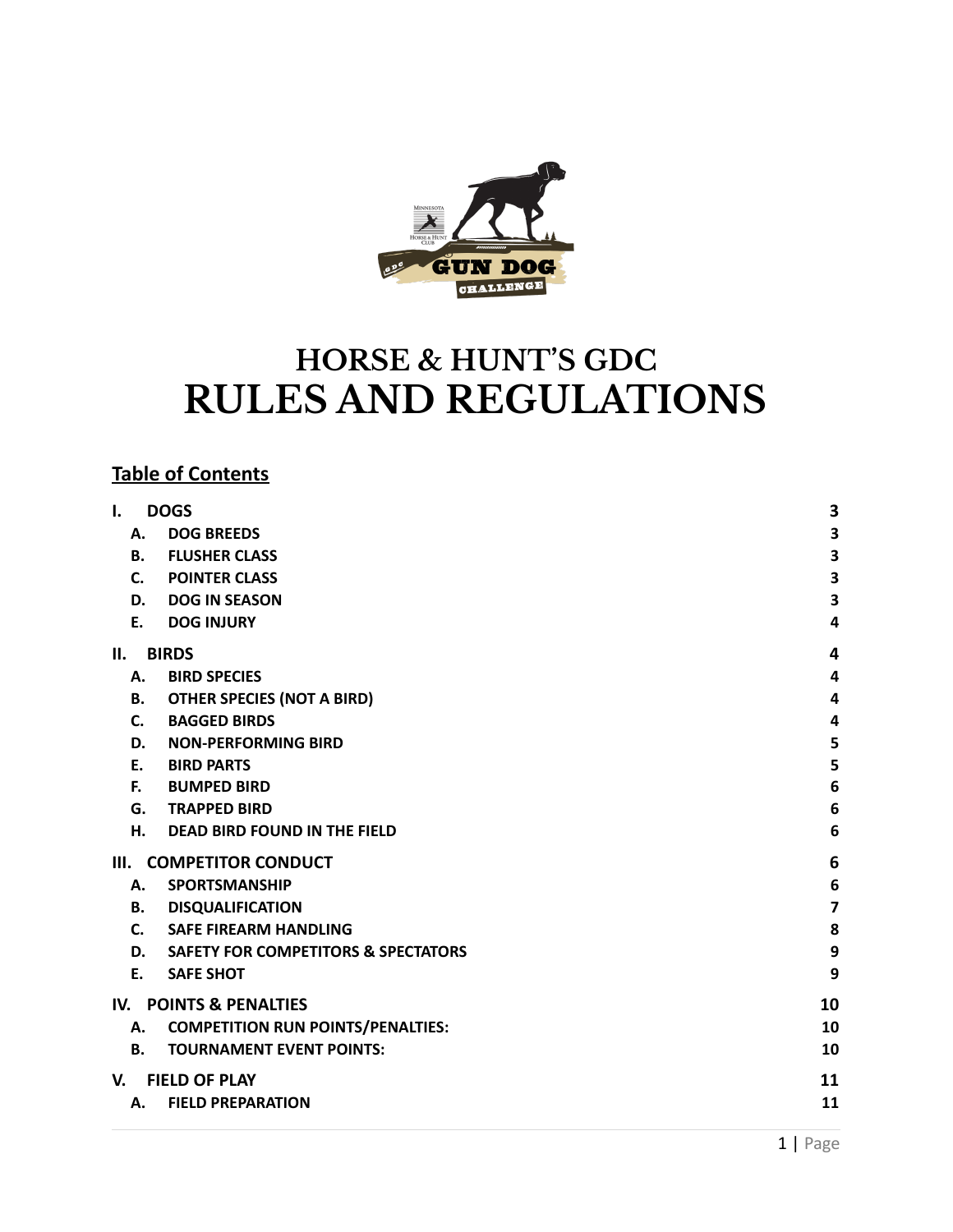| В.        | THE BIRD SET                                  | 11 |
|-----------|-----------------------------------------------|----|
| C.        | <b>WATCHING THE BIRD SET</b>                  | 12 |
| D.        | <b>INTERFERENCE</b>                           | 12 |
| E.        | <b>OUT-OF-BOUNDS</b>                          | 13 |
|           | VI. THE COMPETITION RUN                       | 13 |
| А.        | <b>THE BLIND</b>                              | 13 |
| В.        | <b>STARTING GATE</b>                          | 14 |
| C.        | <b>FIND</b>                                   | 14 |
| D.        | <b>SHOT</b>                                   | 14 |
| E.        | <b>RETRIEVE</b>                               | 15 |
| F.        | <b>STOPPING THE CLOCK</b>                     | 16 |
|           | <b>VII. CLASSES</b>                           | 16 |
| А.        | <b>PROFESSIONAL</b>                           | 16 |
| <b>B.</b> | <b>MASTER</b>                                 | 17 |
| C.        | <b>PUPPY</b>                                  | 17 |
| D.        | <b>OPEN</b>                                   | 18 |
| E.        | <b>HUNTER</b>                                 | 18 |
| F.        | LADY/JUNIOR                                   | 19 |
|           | VIII. COMPETITION REQUIREMENTS & RESTRICTIONS | 20 |
| Α.        | <b>MAXIMUM RUNS</b>                           | 20 |
| В.        | <b>CLASS RESTRICTIONS</b>                     | 20 |
|           | IX. RE-RUNS                                   | 20 |
| Х.        | <b>YEAR-END AWARDS</b>                        | 20 |
| А.        | <b>PROFESSIONAL</b>                           | 20 |
| В.        | <b>MASTER</b>                                 | 21 |
| C.        | <b>PUPPY</b>                                  | 21 |
| D.        | <b>OPEN</b>                                   | 21 |
| E.        | <b>HUNTER</b>                                 | 21 |
| F.        | LADY/JUNIOR                                   | 21 |
|           | XI. SHOWDOWN                                  | 21 |
| А.        | Professional                                  | 21 |
| В.        | Open                                          | 22 |
|           |                                               |    |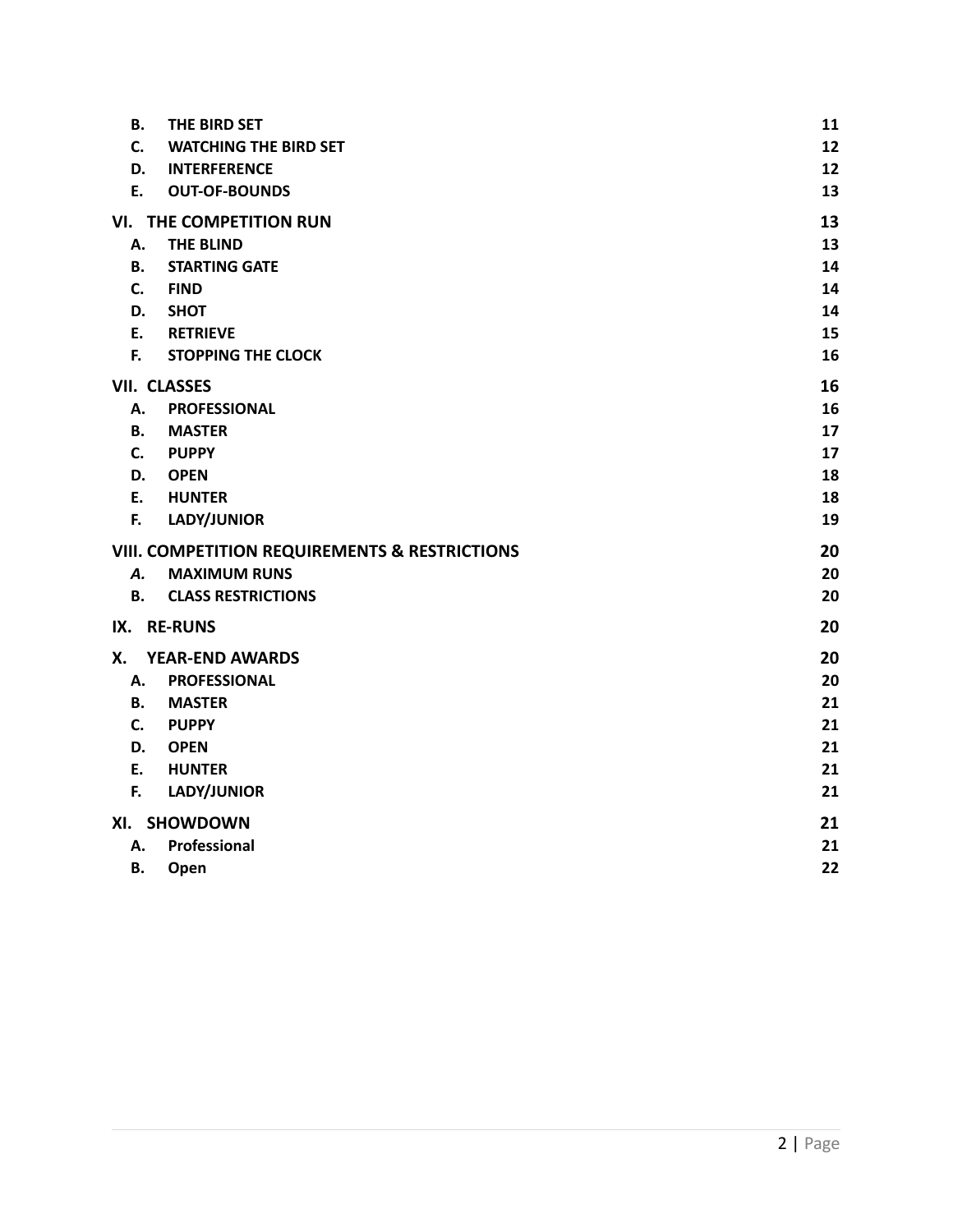### <span id="page-3-0"></span>**I. DOGS**

### <span id="page-3-1"></span>A. DOG BREEDS

Dogs will compete only in the division designated by breed pointer or flusher.

### <span id="page-3-2"></span>B. FLUSHER CLASS

FLUSHER: A flusher is defined as a breed that flushes birds or trap birds after flush.

### <span id="page-3-3"></span>C. POINTER CLASS

- 1) POINTER: A pointer is defined as a breed that when a bird is found the dog locks up and points.
- 2) POINT**:**
	- a) A pointing dog is required to maintain a non-advancing, pointed position for three (3) consecutive seconds, in order to achieve a find.
	- b) After a point occurs, the judge will begin a count of three (3) seconds.
		- i) During this time, the competitor may use verbal commands (whoa or point) or an e-collar to steady the dog for three (3) seconds.
		- ii) The competitor or partner may advance to the dog or bird.
	- c) After a period of three (3) seconds, a point will be granted verbally by the judge declaring "good point".
	- d) After the judge declares a good point the bird must be eased into flight by any means other than using hands.
		- i) If the competitor picks up the bird off the ground, it will result in loss of retrieve, shot deduction, and bagged bird.
		- ii) It is acceptable for a dog to put the bird into flight after judge declares a good point.
		- iii) A caught bird by the dog is a trap.
		- iv) At no time is the bird allowed in the dog's mouth until it is flushed and shot or deemed non-performing. SEE BIRDS > NON-PERFORMING BIRD.
- 3) TRAP**:** Only one (1) trap can be made without penalty. Additional traps will have points deducted. SEE POINTS & PENALTIES > EXTRA TRAP.
- 4) BUMP EXCEPTION**:** SEE BIRDS > BUMPED BIRD.

### <span id="page-3-4"></span>D. DOG IN SEASON

- 1) Female dogs in season (heat) will only be entered at the end of the competition day or after all male runs are complete.
- 2) A maximum of (3) events may be entered per day of competition.
- 3) Female dogs in season may not be used to clear fields or be allowed into competition fields prior to the start of an event.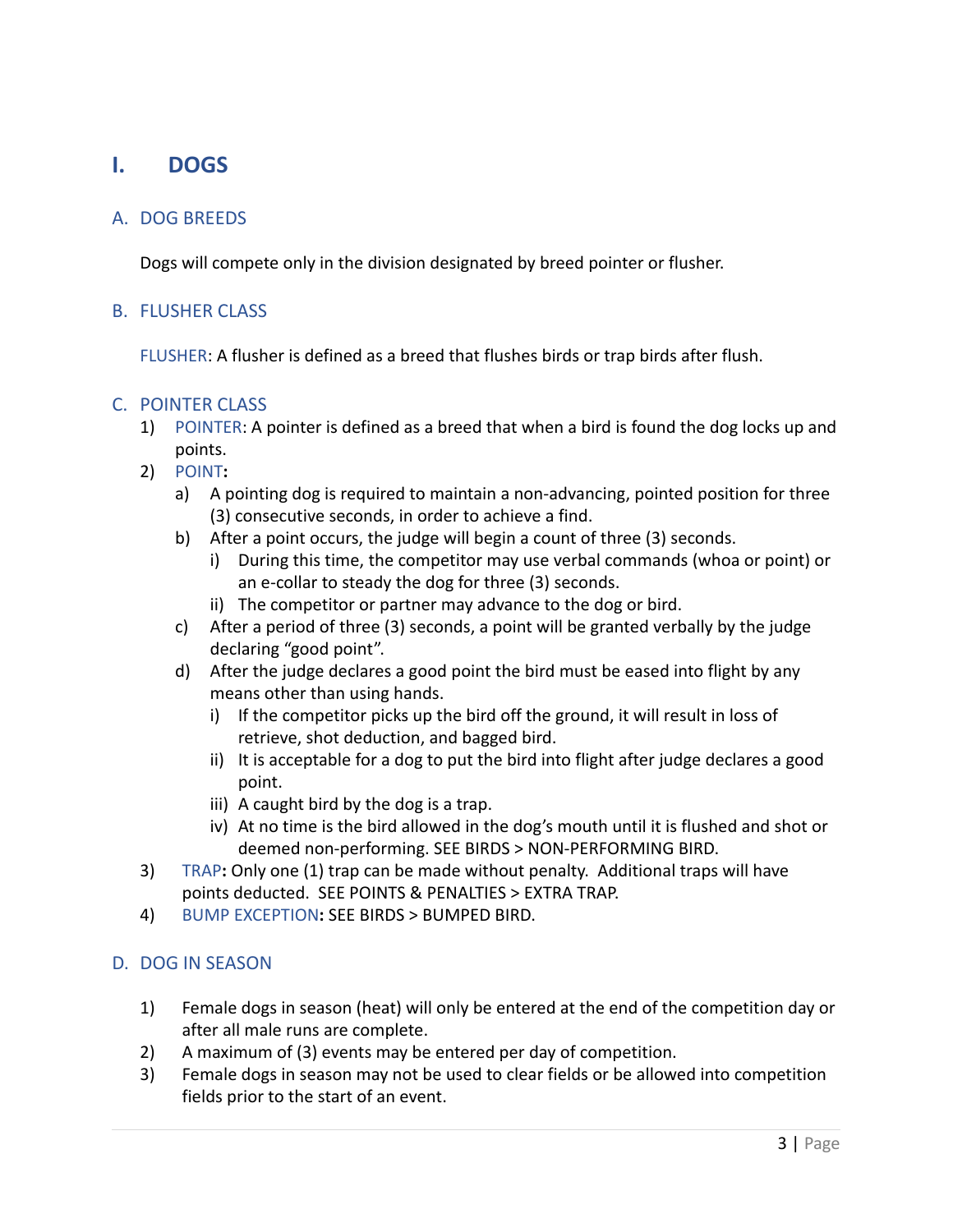4) Failure to report a dog in season to the promoter will result in disqualification. SEE COMPETITOR CONDUCT>DISQUALIFICATIONS>DISQUALIFIED COMPETITION RUNS

### <span id="page-4-0"></span>E. DOG INJURY

If a dog is injured and unable to continue its competition prior to harvesting fifty percent (50%) of the birds in the field, the bird setter or the judge can get a competitor's dog to harvest down to fifty percent (50%) of the set birds from the field.

### <span id="page-4-1"></span>**II. BIRDS**

#### <span id="page-4-2"></span>A. BIRD SPECIES

- 1) Bird Species most often used in tournaments are pheasants or partridge. Types of partridge could include chukar, Hungarian, and red-legged.
- 2) The qualified bird species for an event is determined by the event promotor.
- 3) It is the competitor's responsibility to verify the bird species for each tournament.
	- a) Points will only be awarded for the bird species of a particular tournament.
	- b) When another bird species is harvested, the shot deduction will still apply, but no finds, retrieves, or bird bagged will be awarded.

### <span id="page-4-3"></span>B. OTHER SPECIES (NOT A BIRD)

If the dog engages a fur-bearing animal, if legal within the state and permitted by the judge, a competitor may dispatch the fur-bearing animal from the field. The clock will be stopped until the situation is resolved and restarted when the competition run can continue. No shell will be charged. There will be no re-runs for interference.

### <span id="page-4-4"></span>C. BAGGED BIRDS

- 1) A bagged bird is a bird harvested from the field of play of a qualified species.
- 2) If the bagged bird count is in question, the judge or competitor may request a bird count at any reasonable time during the competition.
	- a) After the dog is on lead and all competitor(s) are present, the judge will stop the clock.
	- b) The competitor(s) reveal and count the birds they have bagged to ensure the required amount of qualified birds are present.
	- c) The judge will resume the clock when completed, if appropriate.
- 3) Cold dead birds do not count towards the bagged bird count. SEE BIRDS > DEAD BIRD FOUND IN THE FIELD
- 4) A safety counts as a shot and bagged bird.

### <span id="page-4-5"></span>D. NON-PERFORMING BIRD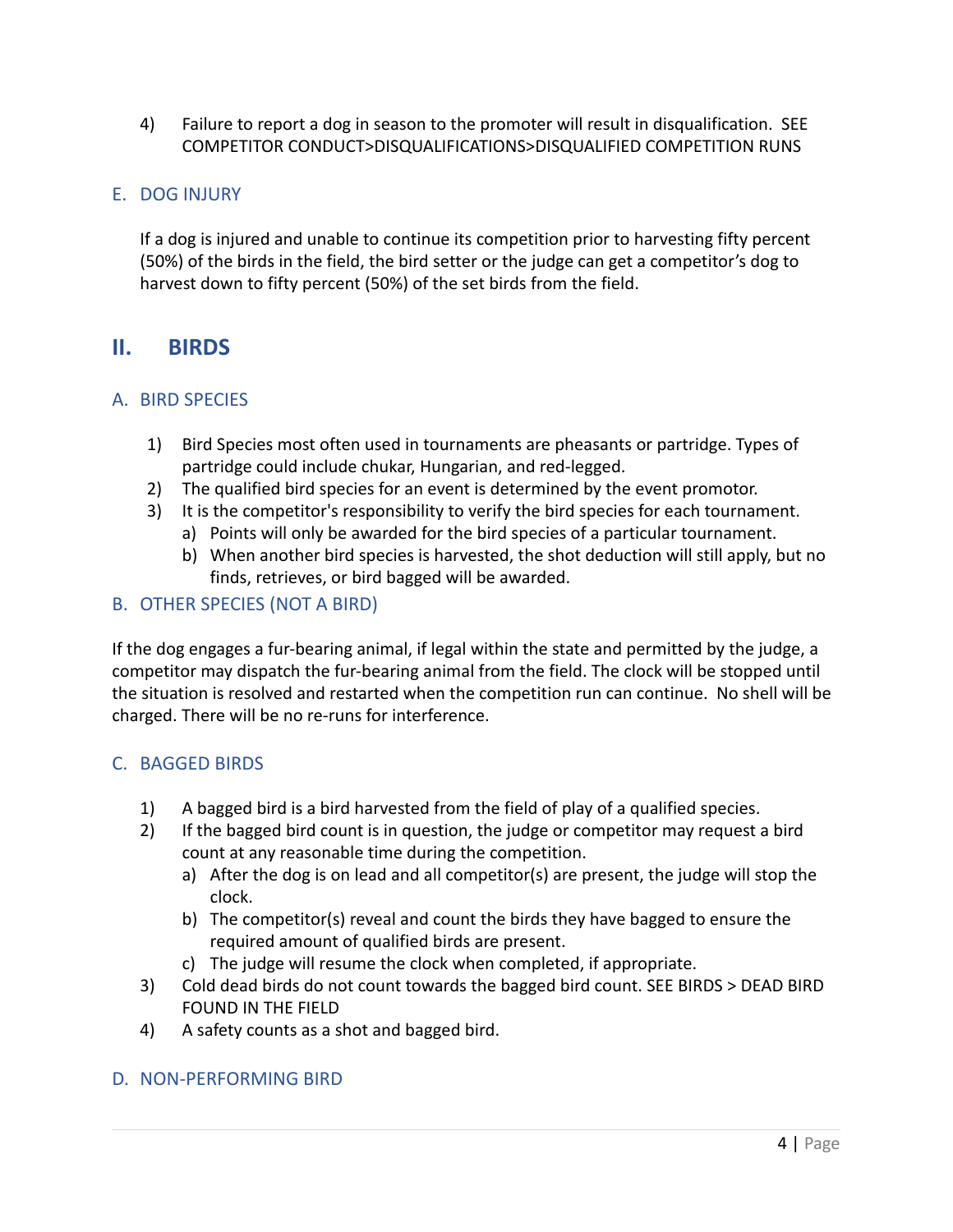A non-performing bird is established when a bird does not take flight after attempts to flush the pointed bird.

- 1) After three (3) honest attempts to flush a pointed bird resulting in the bird traveling a minimum of ten (10) feet, the bird will be considered non-performing.
- 2) A running bird caused by attempts to flush the bird will be considered non-performing.
	- a) If the bird run out-of-bounds.
	- b) If the bird runs a minimum of thirty (30) feet and will not fly.
- 3) Once the judge deems the bird non-performing, it must be removed from the field by any safe means to get full credit for that bird.
	- a) Competitor or dog may retrieve the bird.
	- b) Ground shooting is not allowed and will result in disqualification. SEE COMPETITOR CONDUCT > DISQUALIFICATION.
	- c) If the non-performing bird flies while trying to be removed it can be shot.
		- i) Shells used to remove a non-performing bird will be counted.
		- ii) If the non-performing bird becomes a safety bird full points are awarded for find, retrieve, bagged bird and one (1) shot deduction.
	- d) If the competitor is unable to bag the non-performing bird, only the find points will be awarded and will not count towards your bagged birds.
	- e) A non-performing bird cannot be replayed for points at any point during the competition run.

### <span id="page-5-0"></span>E. BIRD PARTS

- 1) Whenever bird parts are found in the field, it is the judge's or bird setter's responsibility to remove them.
- 2) Competitors should never drop or leave bird parts in the field. If they do, they will receive a warning. Competitors who continue to drop or leave bird parts in the field after they have been warned will have a penalty point deduction. SEE POINTS & PENALTIES > BIRD PARTS.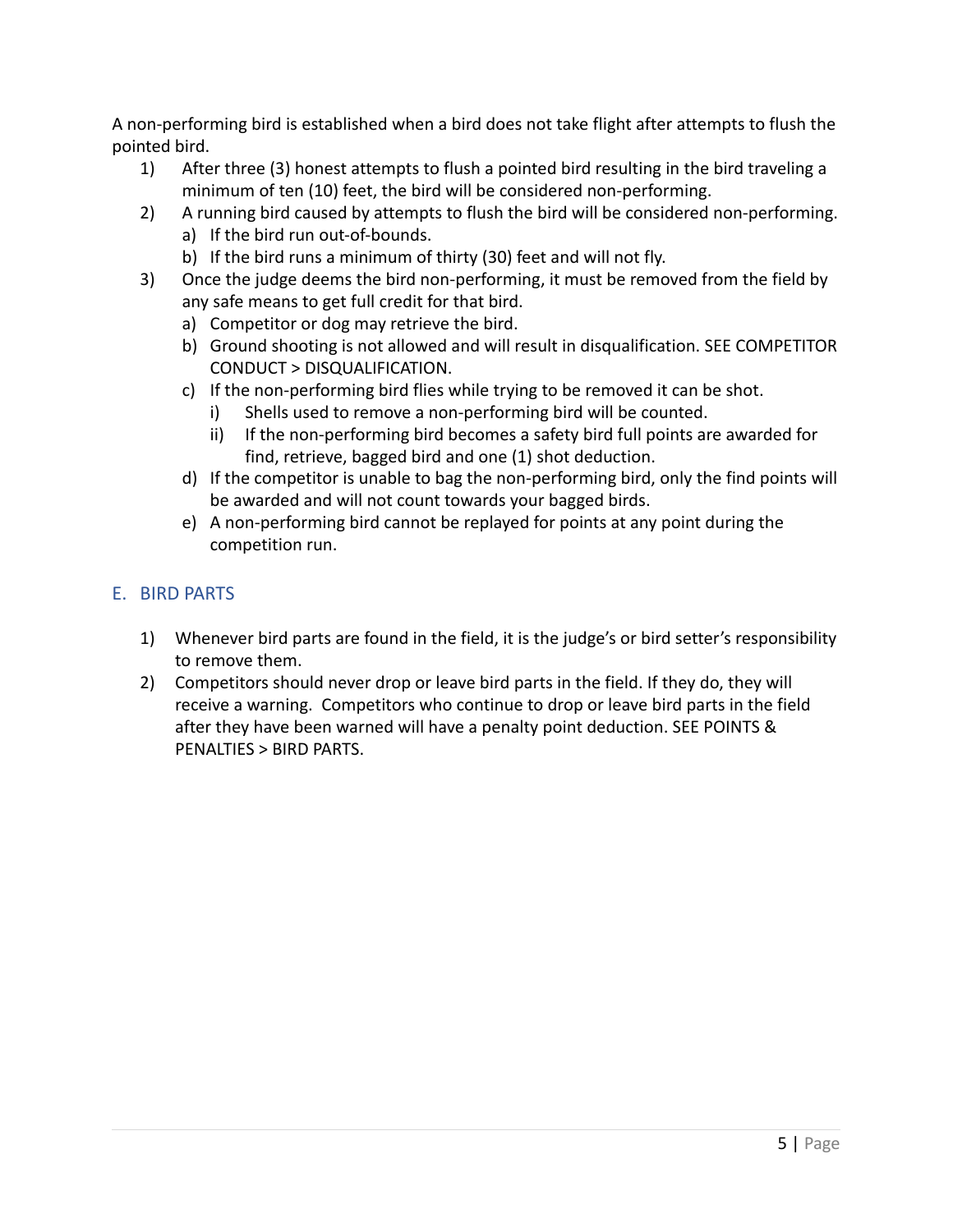### <span id="page-6-0"></span>F. BUMPED BIRD

- 1) A bumped bird is a bird that flushes as result of pressure from the dog.
- 2) FLUSHER: A bumped bird is considered a find and will be awarded find points.
- 3) POINTER: A bumped bird is a bird flushed by the dog before a three (3) second point is established. One (1) bumped bird will be allowed per competition run over a pointing dog without loss of find. This would be a bird that wild flushes due to the action of the dog before a three (3) second natural point. One find is allowed per competition run on a bumped bird in singles or doubles format. Additional bumped birds will result in loss of find.
- 4) A competitor bumped bird is a bird that flushes due to pressure on it by a competitor and the dog is outside thirty (30) feet from the bird. If the competitor chooses to play the bird, all points may be awarded with loss of find.
- 5) A Judge bumped bird is a bird that flushes due to pressure by a judge with no dog in the area. No shot should be taken, and full points are awarded for find, retrieve, bagged bird and one (1) shot deduction.

### <span id="page-6-1"></span>G. TRAPPED BIRD

- 1) FLUSHER: A flushing dog in the flushing division is awarded a find and bagged bird.
- 2) POINTER: A pointing dog in a pointing division is allowed one (1) trap per run without penalty. All additional traps will have a penalty point deduction.

### <span id="page-6-2"></span>H. DEAD BIRD FOUND IN THE FIELD

- 1) Dead birds are defined as consisting of the whole, intact bird. Wings or other body parts do not constitute a dead bird.
- 2) When a dog traps a bird, there must be an adequate demonstration of life for the judge to rule a trap. The judge must state if the bird is warm or cold to determine the amount of points awarded.
- 3) WARM BIRD: If a bird dies after it is set, and it is warm from your plant which is an error on the bird setter and full points are awarded for find, retrieve, bagged bird and one (1) shot deduction.
- 4) COLD BIRD: If the dead bird is cold and stiff, it should be removed from the field and is awarded no points. Cold dead birds DO NOT count towards the bagged bird count.
- <span id="page-6-3"></span>5) Judge must handle the bird to award cold or warm.

### **III. COMPETITOR CONDUCT**

### <span id="page-6-4"></span>A. SPORTSMANSHIP

1) All competitors agree to conduct themselves in a sportsmanlike manner that reflect a positive and responsible image.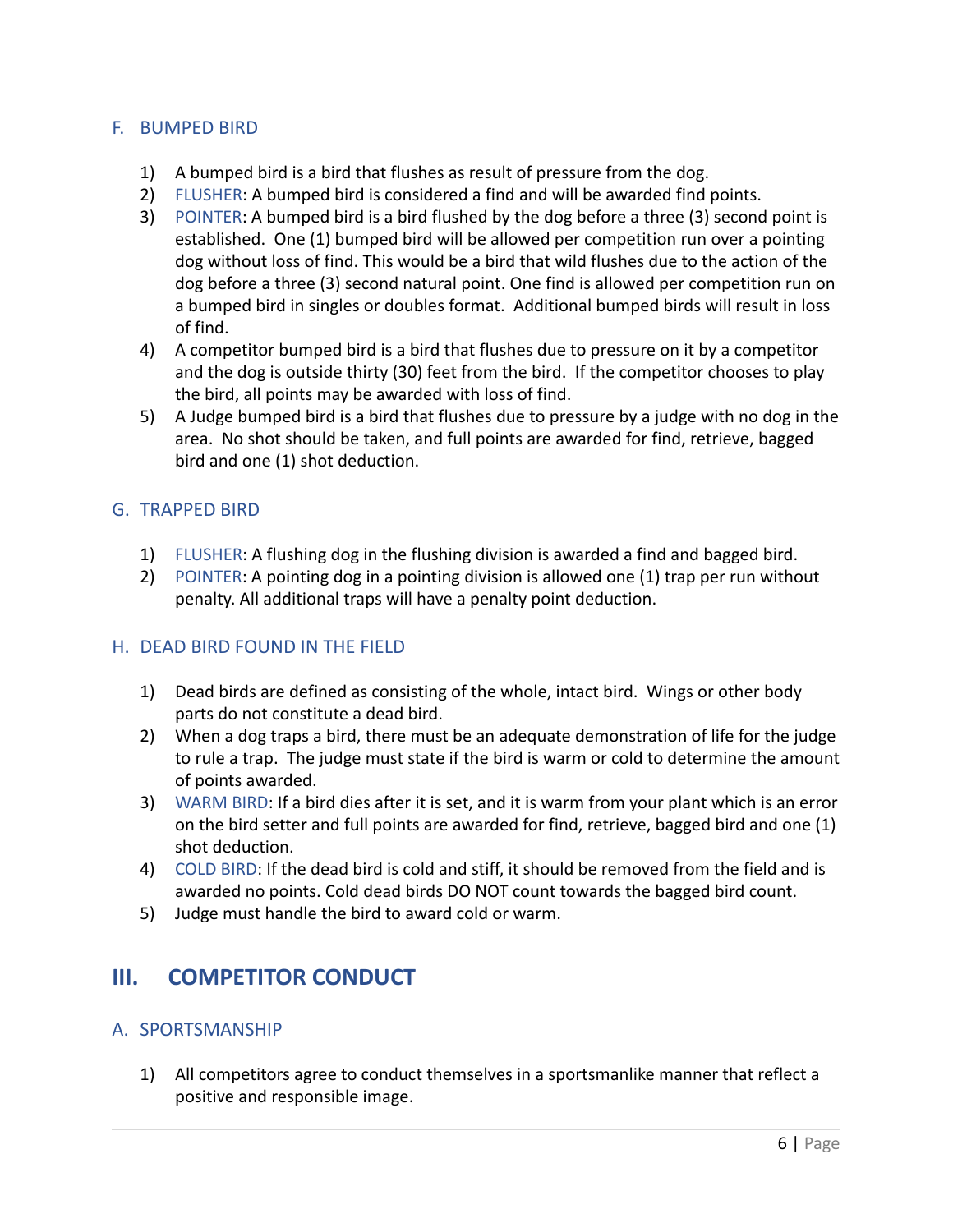- 2) Competitors will promote a family-friendly, all-inclusive environment.
- 3) Competitors and spectators will not judge from the gallery.
- 4) It is the competitor's responsibility to know and understand the rules. Manipulation of the rules in a way that is not the intent of the rule will not be tolerated.
- 5) Unsportsmanlike behavior towards any spectator, judge, bird setter, official, or another competitor will not be tolerated during or post event.
- 6) Any disagreements that cannot be resolved with the judge should be brought to the managing tournament official to be resolved in an appropriate manner.
- 7) Competitors who do not comply with this requirement will receive a warning which will be communicated to the managing tournament official.
- 8) Rulings by the managing tournament official will be respected and supported as the final decision.
- 9) If tournament promotor cannot resolve an issue- a 3 man commit will be formed by tournament promotor to make an end ruling

### <span id="page-7-0"></span>B. DISQUALIFICATION

- 1) UNDER THE INFLUENCE: Competitors under the influence of alcohol or illegal drugs will receive an event disqualification.
- 2) UNSPORTSMANLIKE CONDUCT: Competitors who receive more than two (2) warnings will receive an event disqualification.
- 3) ABUSE: Physical abuse of event officials or dogs will not be tolerated and will result, based on severity, event disqualification, season disqualification, or lifetime ban.
- 4) CHEATING: Competitors cheating will result, based on severity, in competition run disqualification, event disqualification, season disqualification, or lifetime ban.
- 5) UNFAIR ADVANTAGE OR DISADVANTAGE:
	- a) Competitors intentionally cleaning the field (by means other than normal hunting) or loading the field for the next run (by intentionally not hunting), will result in an event disqualification.
	- b) Disregarding judge's warnings for watching their own bird set will be disqualified from the event.
- 6) BIRD ABUSE: Competitors intentionally incapacitating birds by kicking, stomping, breaking wings, etc. will be disqualified from the competition run.
- 7) UNSAFE FIREARM HANDLING: Competitors who receive more than one (1) warning will receive a competition run disqualification.
- 8) SHOT LIMIT: Shooting over the allowed competitor shot limit will be disqualified from the competition run.
- 9) ILLEGAL AMMO: Disregarding judge's warnings regarding illegal shell usage will be disqualified from the competition run.
- 10) SHOOTING A BIRD ON THE GROUND: Shooting a bird on the ground puts dogs, competitors, spectators, and judges at risk for injury. Under no circumstances should you shoot a bird that is on the ground and will be disqualified from the competition run. Safe shots at birds in trees or bushes are allowed.
- 11) DISREGARD RULES: Disregarding judge's warnings concerning competition rules will be disqualified from the competition run.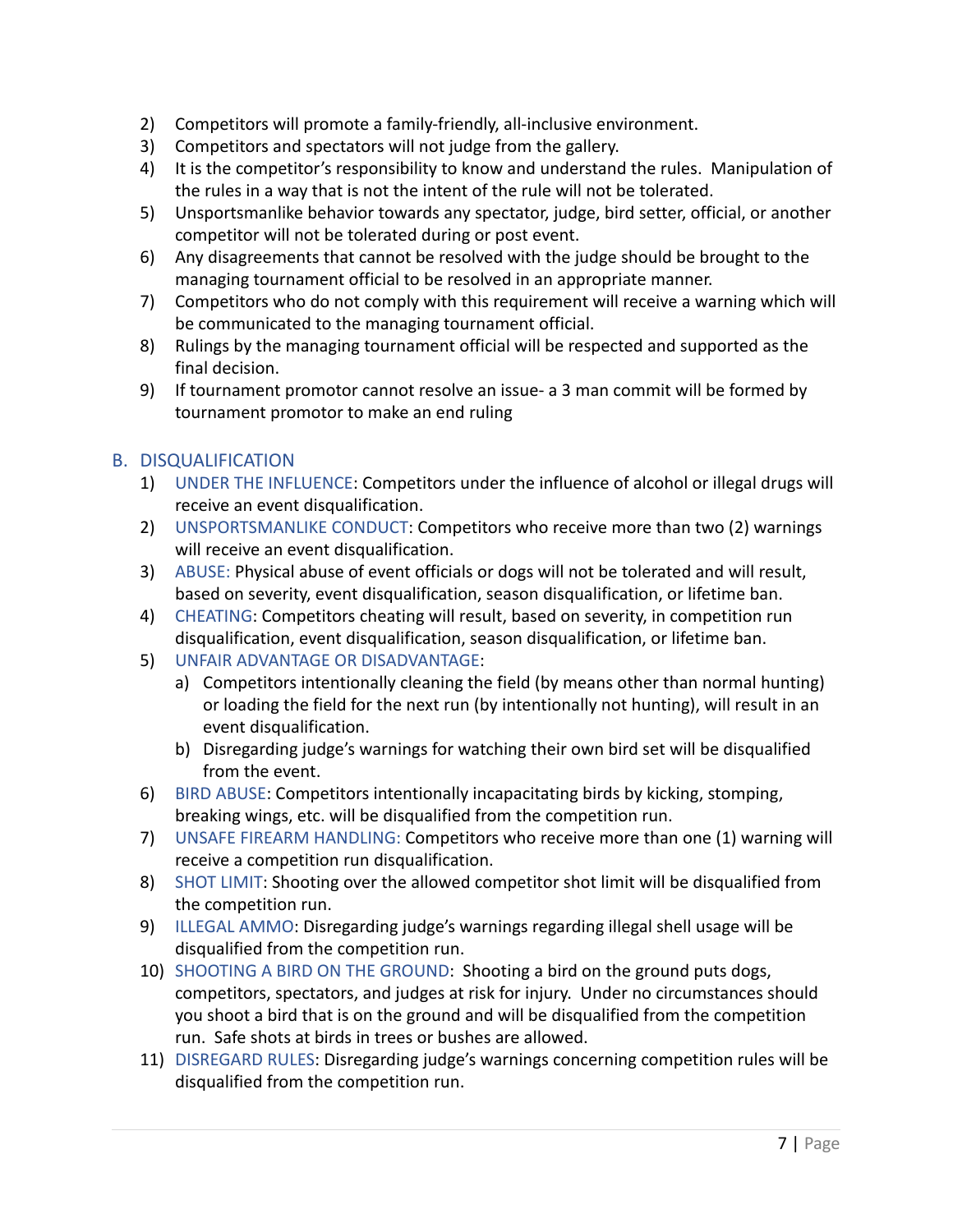- 12) BOUNDARIES: Disregarding the judge's warnings concerning boundaries will result in disqualification of the competition run.
- 13) RUNNING: Competitors who receive more than three (3) warnings regarding pace will be disqualified from the competition run.
- 14) SAME COMBINATION: SEE COMPETITION REQUIREMENTS & RESTRICTIONS > CLASS RESTRICTIONS
- 15) MAX RUNS: Exceeding the daily or event maximums for dogs will result in the disqualification of the infracting competition run(s). SEE COMPETITION REQUIREMENTS & RESTRICTIONS > MAX RUNS
- 16) INJURED COMPETITOR: Injured competitors are not disqualified; however, they are not eligible for to a refund, re-run, points, or prizes for the competition run.
- 17) DOG IN SEASON: Failure to report a dog in season to the promoter will be result in disqualification of the competition run.
- 18) DISQUALIFIED COMPETITION RUNS:
	- a) Competitors receiving a competition run disqualification are not entitled to refunds, re-runs, points, or prizes.
	- b) DOUBLES When one competitor is disqualified, the remaining competitor is encouraged to hunt and remove birds from the field, if applicable.
	- c) Disqualified competition runs that were not hunted down to fifty percent (50%) of the set birds in the field, the bird setter or the judge can get a competitor's dog to harvest down to fifty percent (50%) of the set birds from the field.

### <span id="page-8-0"></span>C. SAFE FIREARM HANDLING

- 1) All competitors are required to practice safe firearms handling before, during, and after their competitive runs.
- 2) Firearms should be unloaded with actions open or chamber broken open when entering or exiting a competition field.
- 3) Firearms will always be pointed in a safe direction away from other competitors, judges, dogs, spectators, structures, buildings, vehicles, nearby competition fields, and any unsafe shooting zones.
- 4) No shells larger than 2 ¾ inch for 12-guage or 3 inches for 20-gauge. Shot size from 8 to 5 are allowed.
- 5) Birds will not be shot on the ground. SEE COMPETITOR CONDUCT > DISQUALIFICATION > SHOOTING A BIRD ON THE GROUND.
- 6) Guns will not be placed on the ground.
- 7) Running in any class is not permitted.
- 8) If the competitor is operating a firearm in an unsafe manner, the judge will issue a warning. Only one (1) warning will be allowed before the competition run is disqualified.
- 9) Competitor and Judge should both be on the spot when calling a safety.

### <span id="page-8-1"></span>D. SAFETY FOR COMPETITORS & SPECTATORS

1) A safe shot is always the **RESPONSIBILITY OF THE SHOOTER!**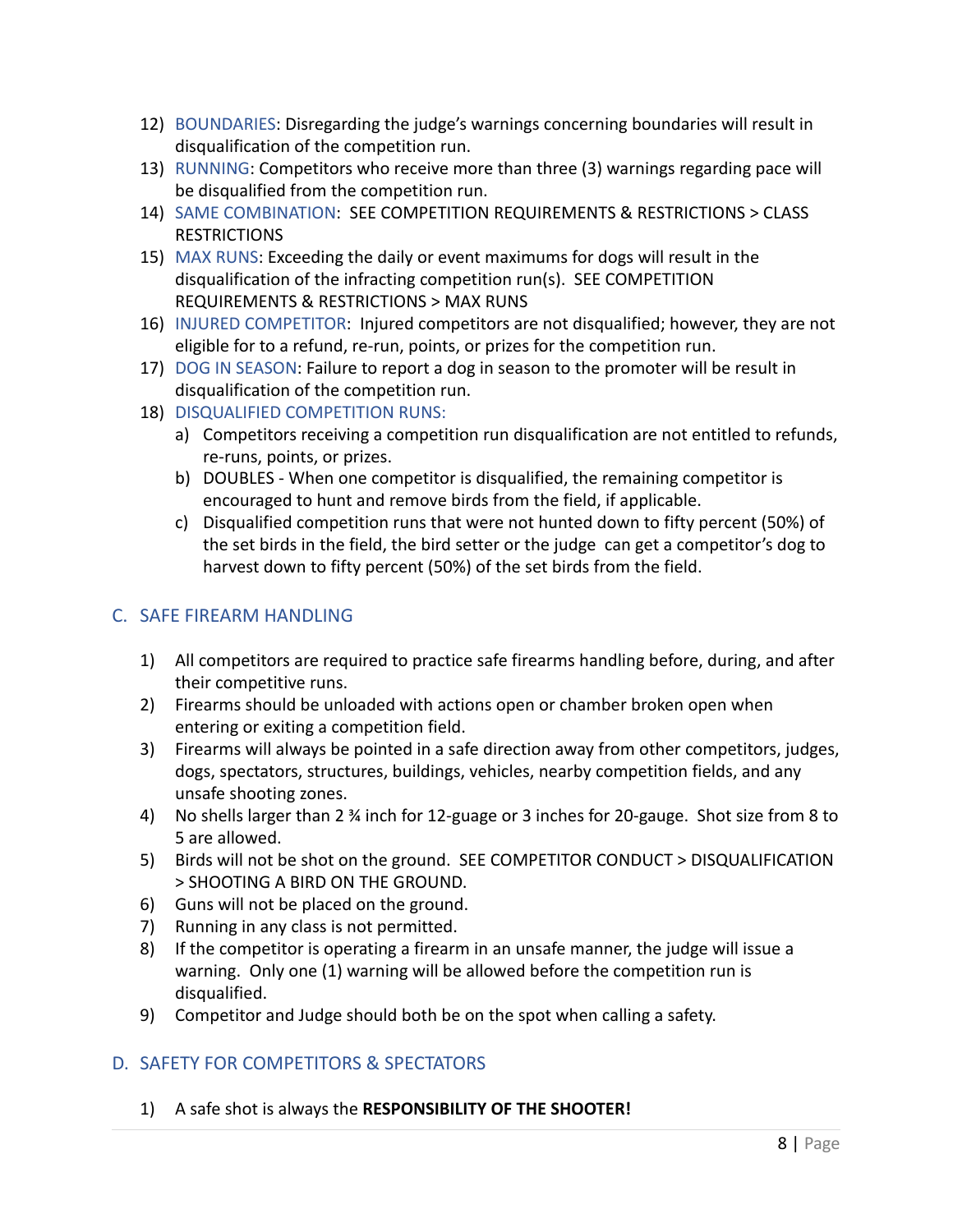- 2) Dogs should be leashed whenever they are not competing in a field. The dog handler and/or owner is liable for the actions of their dog(s).
- 3) HHGDC, the promoters, and host have no liability for accidents occurring at a HHGDC sanctioned event.
- 4) All competitors, judges, and spectators should take all precautionary measures to protect themselves.
- 5) Blaze orange/Pink vests and/or caps should be worn by competitors, spectators, and judges during competition.

### <span id="page-9-0"></span>E. SAFE SHOT

A safe shot is always the **RESPONSIBILITY OF THE SHOOTER**! Even in the unlikely event the judge does not grant a safety, **NEVER** take an unsafe shot.

- 1) SAFETY: A competitor may call a safety when there is an unsafe shot towards judge, dog, spectators, structures, buildings, or vehicles.
	- a) The judge must immediately respond that the safety is granted.
	- b) When a safety is granted, full points are awarded for find, retrieve, bagged bird and one (1) shot deduction.
	- c) The competitor will not move from the spot safety was called and must touch the dog before proceeding to the next bird.
	- d) If a safe shot presents itself after safety is granted, the competitor may take the shot, and none of the additional shots are deducted from either competitor. The judge's ruling is the overriding call and, therefore, precedence is held.
	- e) DOUBLES There are no competitor safeties, so always be aware of your teammate.
	- f) If a safety bird lands in the competition field, it is considered good luck and can be pursued after:
		- i) Five (5) minutes have gone by since the safety.
		- ii) Another bird was pursued before returning to the safety bird.
- 2) BAGGED BIRD: A Safety counts as a shot and bagged bird.
- 3) SAFETY ON LAST BIRD: If a safety is called on a last bird of the run, the clock will be stopped once the dog returns and is touched.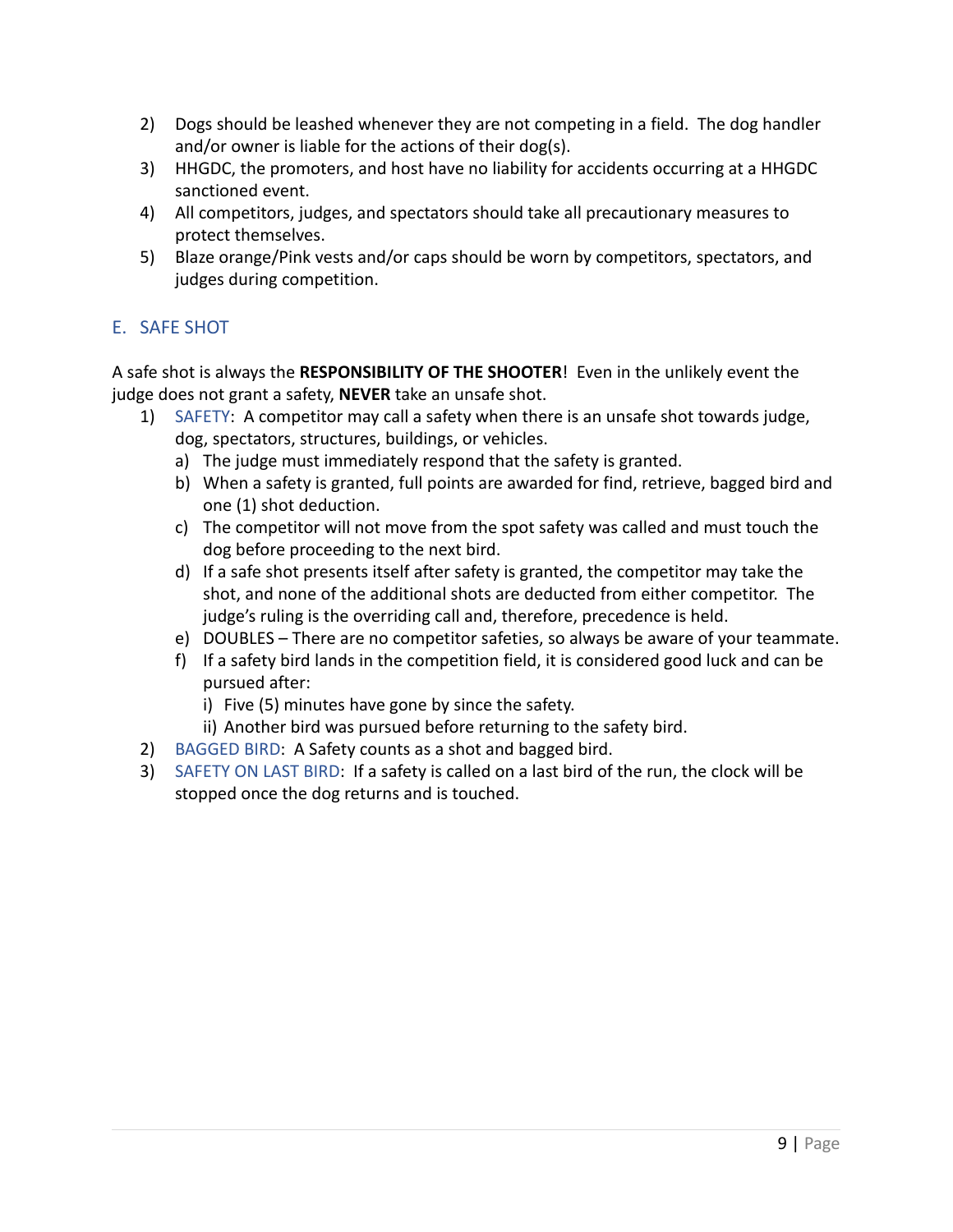### <span id="page-10-0"></span>**IV. POINTS & PENALTIES**

### <span id="page-10-1"></span>A. COMPETITION RUN POINTS/PENALTIES:

| <b>FINDS</b> (per find)                                       | 45     |
|---------------------------------------------------------------|--------|
| <b>EXTRA FIND (maximum of 1)</b>                              | 45     |
| <b>RETRIEVE</b> (per retrieve)                                | 50     |
| <b>REMAINING MINUTES</b>                                      | 60     |
| <b>REMAINING SECONDS</b>                                      |        |
| <b>COLD DEAD BIRD FIND (per find)</b>                         |        |
| <b>BIRDS HARVESTED (per bird)</b>                             | 250    |
| <b>SHOTS</b> (per shot)                                       | $-90$  |
| <b>RUNNING AFTER FIRST WARNING</b>                            | $-60$  |
| <b>RUNNING AFTER SECOND WARNING</b>                           | $-120$ |
| <b>EXTRA TRAP (Pointer only per trap)</b>                     |        |
| BIRD PARTS - LEFT IN FIELD AFTER FIRST WARNING (each offense) |        |
| PURPOSEFULLY FLUSHING BIRD WHILE LEAVING FIELD                |        |

### <span id="page-10-2"></span>B. TOURNAMENT EVENT POINTS:

|                      | 1st | 2nd | 3rd | 4th | 5th |
|----------------------|-----|-----|-----|-----|-----|
| 1-4 runs per class   | 5   | З   |     |     |     |
| 5-9 runs per class   | 8   | 6   | Δ   |     | 1   |
| 10-29 runs per class | 15  | 12  | q   | 6   | 3   |
| 30-49 runs per class | 25  | 20  | 15  | 10  | 5   |
| 50+ runs per class   | 40  | 34  | 28  | 22  | 16  |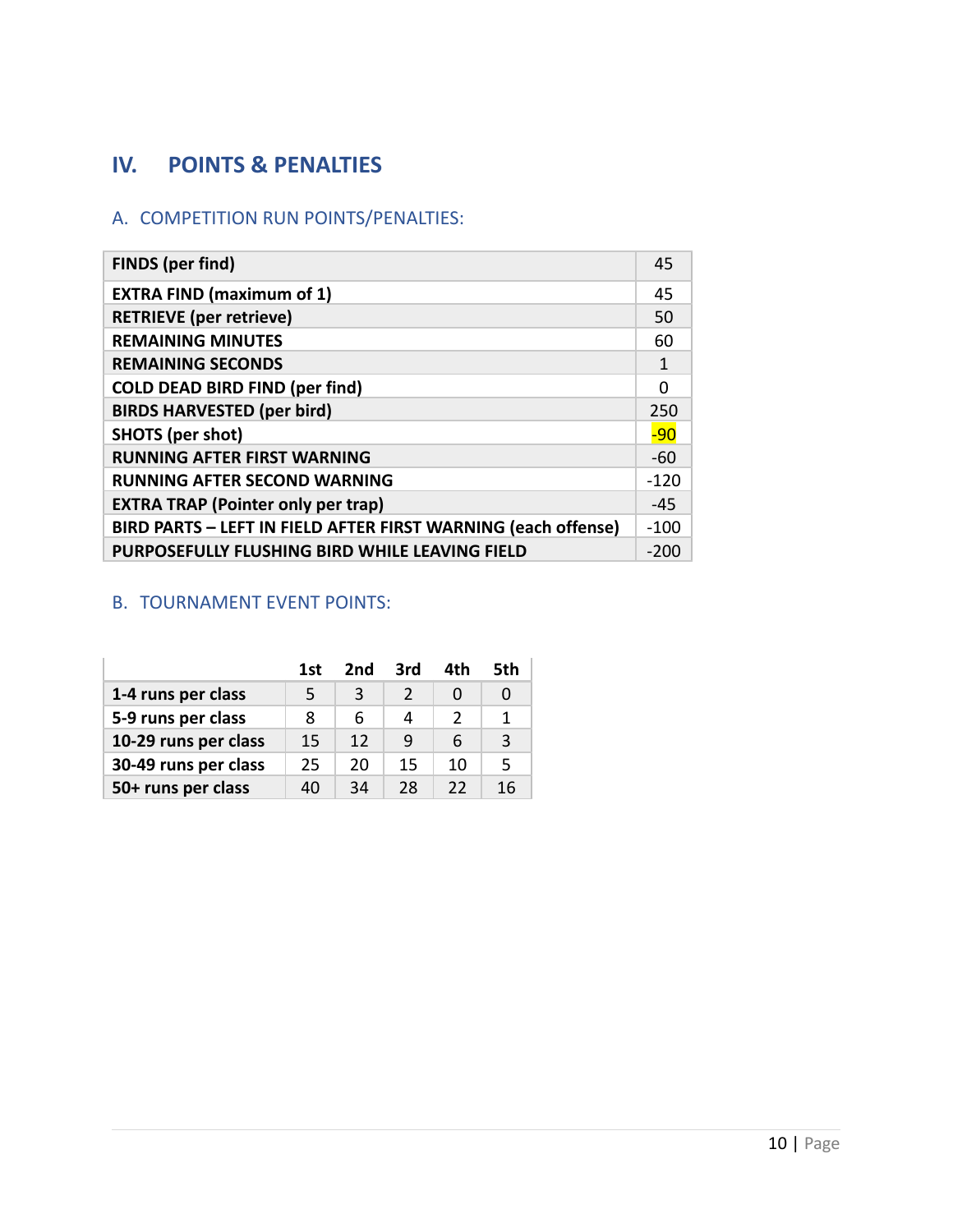### <span id="page-11-0"></span>**V. FIELD OF PLAY**

#### <span id="page-11-1"></span>A. FIELD PREPARATION

- 1) FIELD: The field will be clearly marked with poles, ribbons, or equivalent to show boundaries.
- 2) CLEARING THE FIELD:
	- a) All competition fields should be cleared of birds each morning prior to the first competition run.
	- b) A competitor or dog may not compete in a field that they cleared that day.
	- c) Female dogs in season may not be used to clear fields or be allowed into competition fields prior to the start of an event.

#### <span id="page-11-2"></span>B. THE BIRD SET

- 1) COMPETITOR(S) PRESENT: A field will not be set until the competitor(s) are in the designated blind. Dogs must be contained on a leash or in a kennel.
- 2) NUMBER OF BIRDS: Subject to promoter's discretion. Number of birds can be verified with the promoter, judge, and/or scoresheet prior to the competition run.
- 3) FIRST RUNS: The first runs of each day of competition will have one (1) extra bird set.
- 4) SET COMPLETE: Bird setter will notify judge when the set is complete.
- 5) BIRD PLACEMENT:
	- a) The judge will communicate to the bird setter when and how many birds to be set.
	- b) Birds shall be placed at random by the bird setters.
	- c) The gate bird will be placed within one hundred (100) feet of the starting gate. If cover is inadequate within one hundred (100) feet, the bird will be placed as soon as there is enough cover available for multiple nests to hold a bird.
	- d) Birds shall be placed more than thirty (30) feet of a boundary. Every reasonable effort should be made to assure that stocked birds remain in the field prior to a run beginning.
	- e) When setting a bird in the field, if the bird gets loose and flies away, it should be replaced.
	- f) If a bird planted for that run is flushed and flies away while the bird setter is setting the field, the bird setter will replace the bird.
	- g) If the flyaway takes place after all bird setters have returned and while the competitors have been removed from the designated blind but not yet begun their run. It is considered bad luck and the bird will not be replaced.
	- h) If a bird leaves the field after the clock has started, it is considered bad luck. The competition will continue, and the bird will not be replaced.
	- i) If a bird flies into the field while setters are in the field, it is considered good luck and may be played as part of the competition run.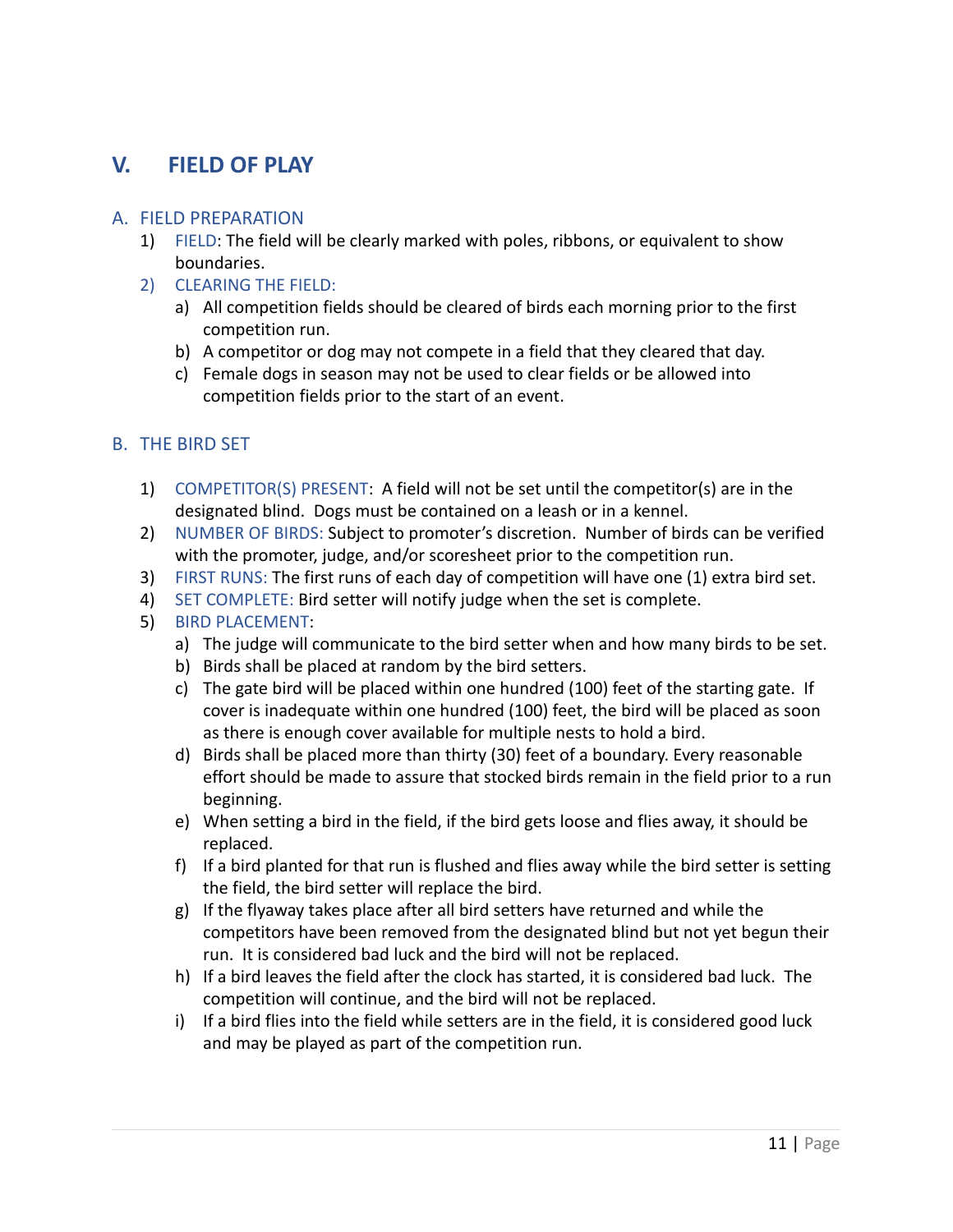### <span id="page-12-0"></span>C. WATCHING THE BIRD SET

- 1) The managing tournament official shall determine if spectators may observe the set.
- 2) Competitors cannot view:
	- a) Their own set
	- b) The set before their competition run
	- c) The run before their own competition run
- 3) Designated blinds should be developed for the competitors while their set is taking place.
- 4) There will be no communication of any type between the spectators and competitors regarding sets.
- 5) Use of cell phones while waiting in the designated blind is prohibited.

### <span id="page-12-1"></span>D. INTERFERENCE

- 1) BIRDS ENTERING THE FIELD:
	- a) When a bird enters the field, it may be played as part of the competition run.
	- b) When a staff error creates an unfair advantage, such as a crate being left open for example, an official ruling may require removal of birds from the field.
- 2) DOGS ENTERING THE FIELD: When another dog enters an active competition field, it is the responsibility of all to contain the dog.
	- a) THE ENCROACHING TEAM:
		- i) The clock continues running.
		- ii) The competitor may, with permission of the judge in the encroached field, enter the field to retrieve the dog. The competitor may bring their firearm but discharging it outside their own field will result in disqualification of the competition run.
		- iii) No find will be granted when the dog is in another competitor's field.
	- b) THE ENCROACHED UPON TEAM:
		- i) The clock should be stopped and time noted on the scoresheet.
		- ii) Their own dog should be leashed.
		- iii) FIRST FLUSHED BIRD If the encroaching dog flushes a bird full points are awarded for find, retrieve, bagged bird and one (1) shot deduction.
		- iv) SECOND FLUSHED BIRD After a second (or more) bird(s) are flushed, a rerun is granted. The field will be cleared and reset.
		- v) Judge and the competitor will need to agree on a logical time to restart the clock.
- 3) VEHICLES ENTERING THE FIELD:
	- a) PRIOR TO RUN When a vehicle enters the competition field after a set but before the clock starts, any flushed birds will be replaced.
	- b) DURING RUN Once the clock is started:
		- i) The competitor will leash their dog and the clock will be stopped.
		- ii) The judge will work with the driver to remove the vehicle as quickly as possible with the least amount of disturbance to the field.
		- iii) Once the vehicle has left the field, the clock will be restarted.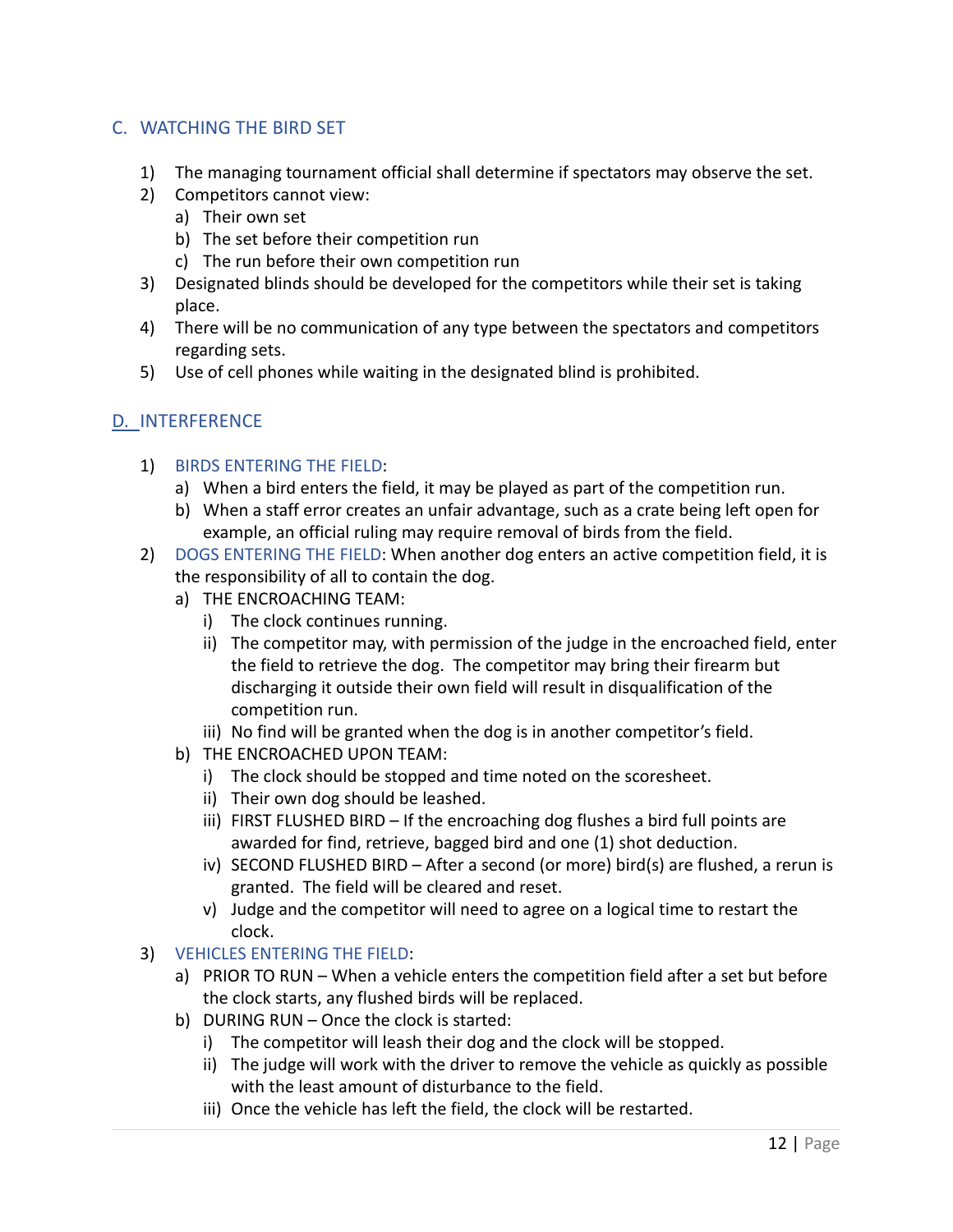iv) If the vehicle flushes a bird, full points are awarded for find, retrieve, bagged bird and one (1) shot deduction.

### <span id="page-13-0"></span>E. OUT-OF-BOUNDS

- 1) Dogs may go out-of-bounds if actively pursuing a bird.
- 2) Competitors may not intentionally send a dog out-of-bounds.
- 3) A competitor may go out-of-bounds to retrieve a dead bird with the judge's permission. The judge will grant permission provided the retrieve does not interfere with the adjoining field's competition.
- 4) DOUBLES One competitor may go out-of-bounds. They may bring their firearm but if a shot is taken while out-of-bounds, that run will be immediately disqualified. Instead, the in-bounds competitor may take the shot.
	- a) FLUSHER: The competitor may go out-of-bounds to assist a dog with a retrieve. They may bring their firearm but if a shot is taken while out-of-bounds, that run will be immediately disqualified.
	- b) POINTER: A competitor may go out-of-bounds with their firearm if the dog is on point or when chasing a running bird out-of-bounds.
- 5) SINGLES POINTER The competitor may shoot the bird out-of-bounds in a safe manner approved by the judge.
- 6) If a new bird is produced and flies back in-bounds, the competitor may pursue that bird less a find since it was found while the competitor was out of bounds.
- 7) The retrieve must be inside of the competition field for retrieve points to be awarded.
- <span id="page-13-1"></span>8) In the case of the last bird, the competitor must be in-bounds to stop the clock.

### **VI. THE COMPETITION RUN**

### <span id="page-13-2"></span>A. THE BLIND

- 1) Competitor(s) must be in the designated blind before a judge sends the bird setter out to set the field.
- 2) Competitors will enter legible full names of competitor(s) and dog, verify scoresheet is for the correct class, and take note of number of birds, max number of shots, etc.
- 3) Dogs must be contained on a leash or in a kennel.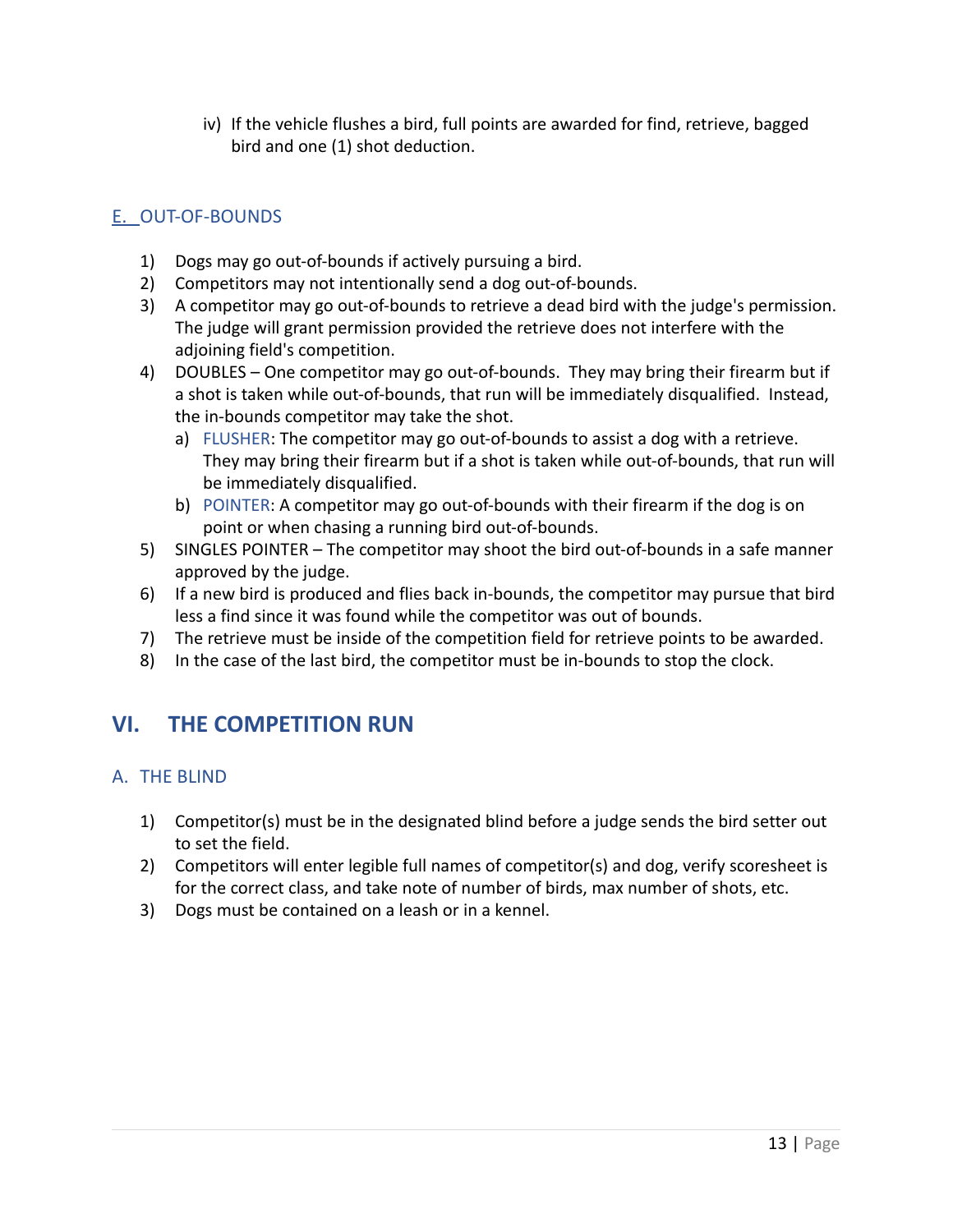- 4) Competitor(s) competing in the following run cannot watch the bird-set or the run.
- 5) Competitor(s) should not compete back-to-back in the same field. If it is unavoidable, the competitor must wait for fifteen (15) minutes between the end of the first run until they can proceed with the second run.

### <span id="page-14-0"></span>B. STARTING GATE

- 1) BOUNDARIES: Judges should point out the boundaries of the field and any safety considerations particular to that specific field. Competitor(s) may ask questions for clarification.
- 2) FIREARM: Firearms should be unloaded with actions open or chamber broken open. Just before you begin your run, you may load your firearm.
- 3) SAFETY: Competitor(s) should take note of their surroundings including competitors, judges, dogs, spectators, structures, buildings, vehicles, nearby competition fields, and any unsafe shooting zones.
- 4) START: Once the leash is removed, the dog should remain at the starting gate until the competitor is ready. The clock starts when the competitor releases the dog. If the dog moves out into the field and does not return to the competitor immediately, the judge will consider the run to have started and will start the clock.

### <span id="page-14-1"></span>C. FIND

- 1) FIND: Only produced or visible birds may be awarded find points
- 2) FIND ON SAME BIRD: If a live bird was granted a find lands back into the competition field (ex. bird that was shot at and missed, safety bird), it can be pursued for a second find after:
	- a) Five (5) minutes has gone by since the bird was seen.
	- b) Another bird was pursued before returning to the bird.
- 3) MAX FINDS: There is a maximum of one (1) extra find per run.
- 4) OUT-OF-BOUNDS: If a new bird is produced and flies back into the hunting boundaries, the competitor may pursue that bird less a find since it was found while the competitor was out-of-bounds.
- 5) FLUSHER: A flusher is awarded a find after a flush or trap by the flushing dog.
- 6) POINTER: SEE DOGS > POINTER CLASS > POINT
- 7) BUMP: SEE BIRDS > BUMPED BIRD

### <span id="page-14-2"></span>D. SHOT

- 1) SHOTS FIRED: Any shot fired, intentionally or accidentally, counts as a shot fired.
- 2) SAFETY: A safe shot is always the **RESPONSIBILITY OF THE SHOOTER!** A competitor may call a safety when there is an unsafe shot towards judge, dog, spectators, structures, buildings, or vehicles. SEE COMPETITOR CONDUCT > SAFE SHOT
- 3) NEVER SHOOT A BIRD ON THE GROUND! Ground shooting is not allowed and will result in disqualification. SEE COMPETITOR CONDUCT > DISQUALIFICATION > SHOOTING A BIRD ON THE GROUND
- 4) CORRECT BIRDS: SEE BIRDS > BIRD SPECIES

### <span id="page-14-3"></span>E. RETRIEVE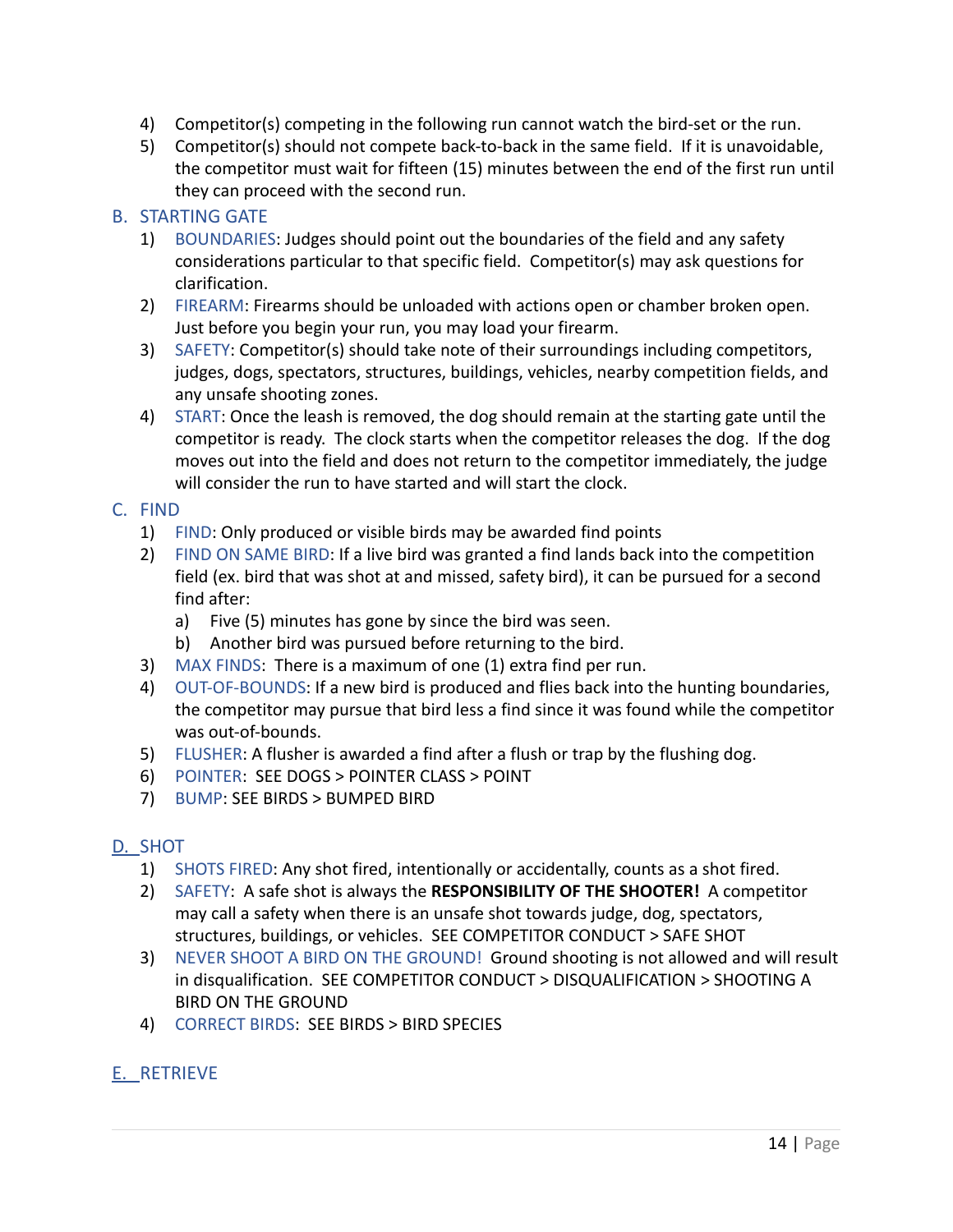- 1) TAKING THE RETRIEVE: After a bird is successfully shot, the competitor should remain in the spot the shot was taken and wait for the dog to retrieve the bird to hand. In doubles, retrieves can be to the hand of either competitor. Regardless of which competitor takes the shot, the competitor taking the retrieve must be in the spot they were standing when the shot was taken.
- 2) RETRIEVES TO HAND: The dog must place the bird firmly in the hand. A bird firmly in the hand is one that is **UP OFF THE GROUND** and securely placed in the competitor's hand. A bird picked up off the ground or is touching the ground is not a successful retrieve.
- 3) VERBAL CONFIRMATION: The judge should confirm verbally to the competitor whether a retrieve is good or not good at the time of the retrieve. If the retrieve is not good, the competitor can either forgo the retrieve points, or can work with the dog to fulfill the requirements of the retrieve before continuing to the next bird. If the competitor does not hear the ruling, they should clarify before continuing. It is the competitor's responsibility to verify whether the retrieve is good for points. Once the competitor moves out of position and continues to the next bird, there is no opportunity to re-do the retrieve to hand.
- 4) MOVEMENT BY PIVOT: The competitor taking the retrieve may pivot on one foot in a full 360-degree circle. The competitor may also entice the dog to complete the retrieve by moving backwards or at a right angle (90 degree) of their position. It is not acceptable to use the enticement to improve the position in the field for their next bird. Once movement has been made by the competitor, no forward movement may occur. The judge will warn the competitor if they are out of compliance so that the competitor has an opportunity to adjust their movement accordingly. Repetitive warnings will result in loss of retrieve points.
- 5) GUIDE THE DOG TO BIRD:
	- a) SINGLES Before a competitor moves from spot the shot was taken to guide the dog, the judge will mark the competitor's original spot or ask the competitor to drop their hat as a physical marker. The competitor must return to that spot before taking the retrieve.
	- b) DOUBLES Either competitor may guide a dog to an unmarked bird, however, one competitor must remain in or return to their original location. Neither competitor may physically aid the dog to the bird.
- 6) TRAINING AIDS: Verbal commands, whistle commands, or the use of an electric collar may be used during the retrieve. Leads or other physical means will not be allowed.

### <span id="page-15-0"></span>F. STOPPING THE CLOCK

- 1) STOP THE CLOCK: The clock stops once the last bird touches the competitor's hand in-bounds with the proper number of birds are harvested. Judges should count birds while still in the field to determine that the competition is complete. If the proper number of birds is not proven to be harvested, time will immediately resume and continue until either the final bird(s) are harvested, or the clock runs out of time.
- 2) IN-BOUNDS: The competitor must be in-bounds for the clock to stop.
- 3) FIREARM SAFETY: Once the clock has stopped, firearms should be unloaded with actions open or chamber broken open when exiting a competition field.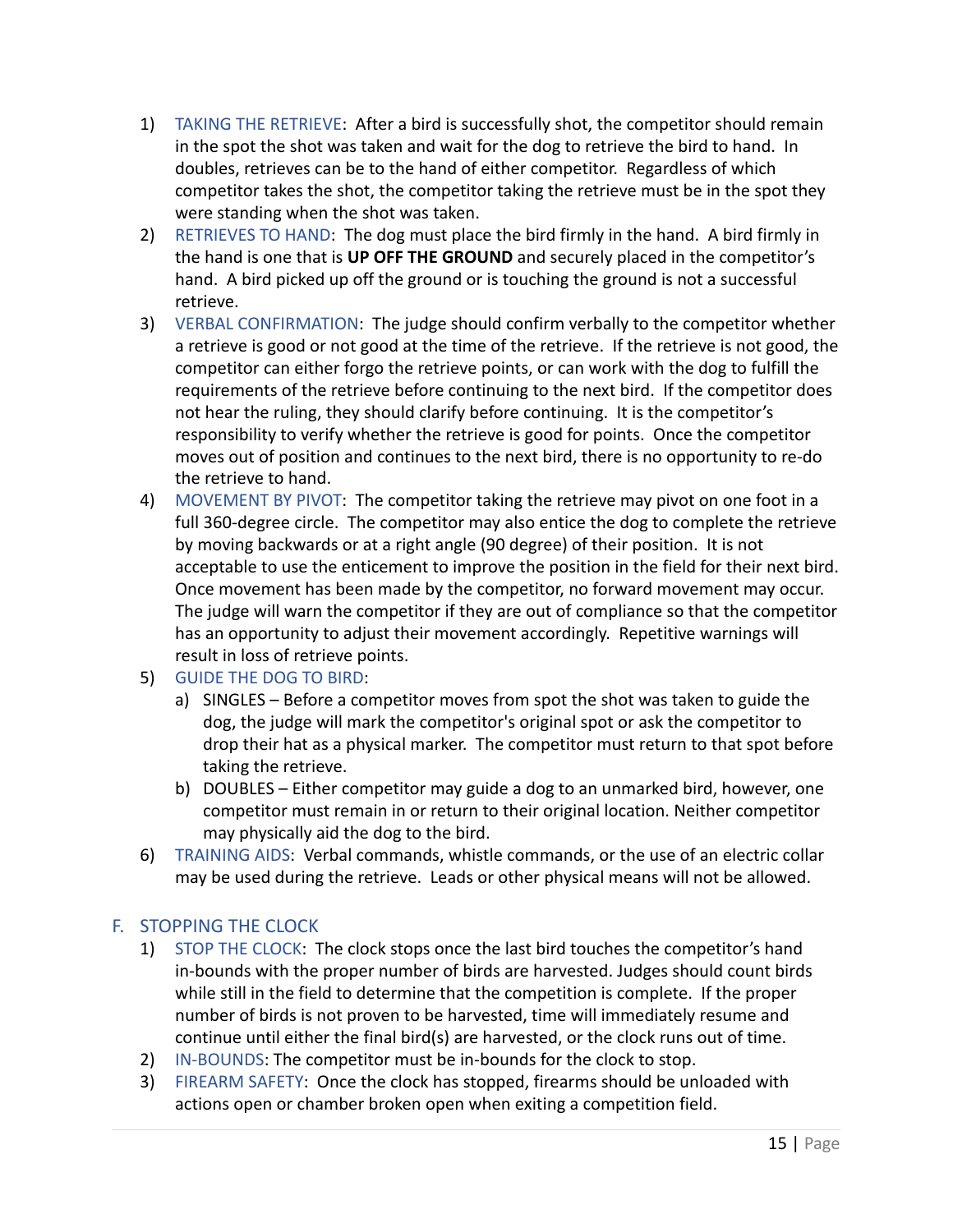- 4) DOGS ON LEAD: Once the clock has stopped, all dogs should be immediately put on a lead.
- 5) SCORESHEET: At least one (1) competitor should review and sign the scoresheet prior to leaving the field. Signed scoresheets are final, so any concerns should be brought up immediately.
- 6) LEAVING THE FIELD: The competitor(s) and dog should promptly leave the field on a path designated by the judge. If a bird flushes while a competitor or dog is leaving the field, the judge may rule:
	- a) PURPOSELY The team will be fined points, and the bird shall be replaced anywhere in the field of play. SEE POINTS & PENALTIES > PURPOSELY FLUSHING BIRD WHILE LEAVING FIELD.
	- b) ACCIDENTALLY The bird should be replaced anywhere in the field of play.

### <span id="page-16-0"></span>**VII. CLASSES**

### <span id="page-16-1"></span>A. PROFESSIONAL

- 1) SINGLE one (1) dog and one (1) competitor format.
	- a) Two (2) four (4) bird run, ran in two (2) different fields in the same day.
	- b) Duplicate runs (same dog/competitor combo) are not allowed. Either competitor or dog must change to prevent duplicate run.
	- c) Dog may compete in this class a maximum of twice per day.
	- d) Four (4) bird set and twelve (12) minute limit (promoter's discretion).
	- e) Thirty percent (30%) payout to class (promoter's discretion).
	- f) Points earned accumulate towards professional lifetime points for dog and competitor.
	- g) Points earned during the tournament season apply towards year-end Professional Class High Point Dog-of-the-Year (both flusher and pointer) trophy and professional class showdown. SEE YEAR-END AWARDS and SHOWDOWN
- 2) DOUBLES one (1) dog and two (2) competitor format.
	- a) One  $(1)$  six  $(6)$  bird run.
	- b) Duplicate runs (same dog/competitor combo) are not allowed. Either competitor or dog must change to prevent duplicate run.
	- c) Dog may compete in this class a maximum of twice per day.
	- d) Six (6) bird set and twelve (12) minute limit (promoter's discretion)
	- e) Thirty percent (30%) payout to class (promoter's discretion).
	- f) Points accumulate towards professional lifetime points for dog and competitors.
	- g) Points earned during the tournament season apply towards year-end Professional Class High Point Dog-of-the-Year (both flusher and pointer) trophy and professional class showdown. SEE YEAR-END AWARDS and SHOWDOWN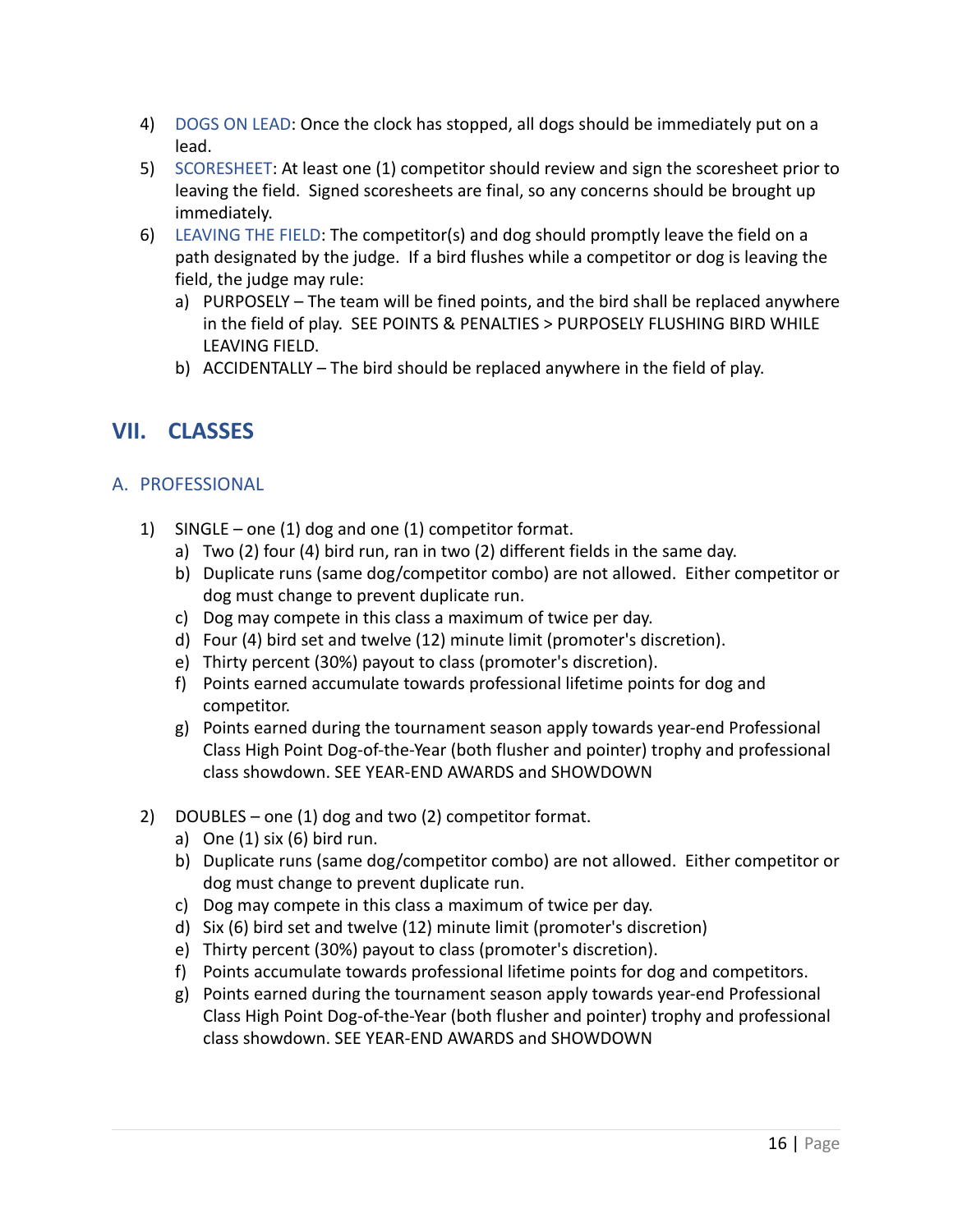### <span id="page-17-0"></span>B. MASTER

### Master class is now it's own individual class.

Competitor is fifty-five (55) years old or older on day of competition run.

- 1) One (1) four (4) bird run.
- 2) one (1) dog and one (1) competitor format.
- 3) Same dog/competitor combo is allowed for points and payout once per day that master class is offered.
- 4) Dog may compete in this class a maximum of twice per day.
- 5) Four (4) bird set and twelve (12) minute limit (promotor's discretion)
- 6) Twenty Five (\$25) option pot.
- 7) Points accumulate towards professional lifetime points for dog and competitors.
- 8) Points earned during the tournament season apply towards year-end Master Class High Point Competitor-of-the-Year (flusher/pointer combined) traveling trophy. SEE YEAR-END AWARDS
- 9) Max on player four (4) times a day

### <span id="page-17-1"></span>C. PUPPY

Dog is under two (2) years at the beginning of tournament season, then can be in puppy class all season.

- 1) SINGLE one (1) dog and one (1) competitor format.
	- a) Same dog/competitor combo is allowed for points and payout once per day that puppy singles class is offered.
	- b) Dog may compete in this class a maximum of twice per day.
	- c) Four (4) bird set and twelve (12) minute limit (promotor's discretion)
	- d) Twenty five dollar (\$25) Option Pot
	- e) One retrieve can be called good after a 15 second attempt to get the retrieve and hunter can not get the bird. Then Hunter can advance to the bird with no penalty. The remaining retrieves need to come to hand.
	- f) Points accumulate towards professional lifetime points for dog and competitor.
	- g) Points earned during the tournament season apply towards year-end Puppy Class High Point Dog-of-the-Year (both flusher and pointer) trophy. SEE YEAR-END AWARDS
- 2) DOUBLES one (1) dog and two (2) competitor format.
	- a) Duplicate runs not allowed (either competitor or dog must change).
	- b) Dog may compete in this class a maximum of twice per day.
	- c) Five (5) bird set and twelve (12) minute limit (promotor's discretion
	- d) Twenty five dollar (\$25) Option Pot
	- e) Points accumulate towards professional lifetime points for dog and competitors.
	- f) Points earned during the tournament season apply towards year-end Puppy Class High Point Dog-of-the-Year (both flusher and pointer) trophy. SEE YEAR-END AWARDS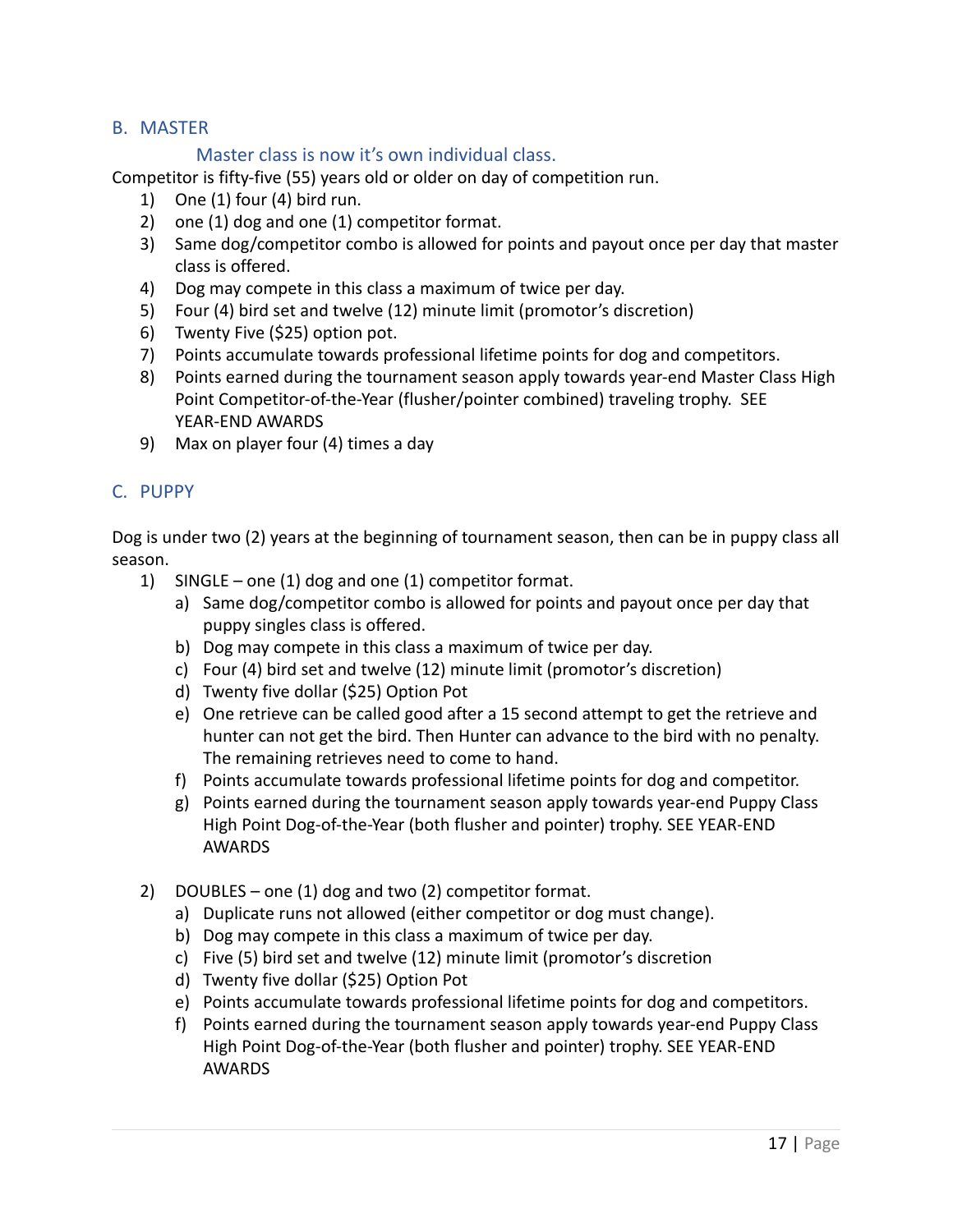- <span id="page-18-0"></span>D. OPEN
	- 1) SINGLE one (1) dog, one (1) competitor.
		- a) One (1) four (4) bird run
		- b) Same dog/competitor combo is allowed for points and payout once per day that open singles class is offered.
		- c) Dog may compete in this class a maximum of twice per day.
		- d) Four (4) bird set and twelve (12) minute limit (promotor's discretion)
		- e) Twenty Five dollars (\$25) Option Pot
		- f) Points accumulate towards professional lifetime points for dog and competitors.
		- g) Points earned during the tournament season apply towards year-end Open Class High Point Dog-of-the-Year (both flusher and pointer) trophy and open class showdown. SEE YEAR-END AWARDS and SHOWDOWN
	- 2) DOUBLES one (1) dog and two (2) competitor format.
		- a) One five (5) bird run.
		- b) Duplicate runs not allowed (either competitor or dog must change)
		- c) Dog may compete in this class a maximum of twice per day.
		- d) Four (4) bird set and twelve (12) minute limit (promotor's discretion)
		- e) Twenty Five dollars (\$25) Option Pot
		- f) Points accumulate towards professional lifetime points for dog and competitors.
		- g) Points earned during the tournament season apply towards year-end Open Class High Point Dog-of-the-Year (both flusher and pointer) trophy and open class showdown. SEE YEAR-END AWARDS and SHOWDOWN

### <span id="page-18-1"></span>E. HUNTER

New players encouraged!

- 1) one (1) dog and one (1) competitor format. Dog trainer without a firearm can assist with one tournament event.
- 2) Competitor is allowed two (2) runs per day that hunter class is offered (ex. twice on Saturday and twice on Sunday) for points.
- 3) Dog may compete in this class a maximum of twice per day.
- 4) An honest attempt to retrieve bird to hand for a minimum of fifteen (15) seconds is required without penalty. After fifteen (15) seconds, the competitor may retrieve bird on their own. One (1) bird must be retrieved to hand without three (3) minute penalty.
- 5) Unlimited shots. Fastest time wins!
- 6) Four (4) bird set and twelve (12) minute limit (promotor's discretion)
- 7) Twenty five dollar (\$25) option pot.
- 8) Points accumulate towards hunter lifetime points for dog and competitors.
- a) Points earned during the tournament season apply towards year-end Hunter Class High Point Dog-of-the-Year (flusher/pointer combined) trophy. SEE YEAR-END AWARDS
- 9) Once competitor's dog wins Hunter Class High Point Dog-of-the-Year, both the dog and competitor are ineligible to compete in hunter class again.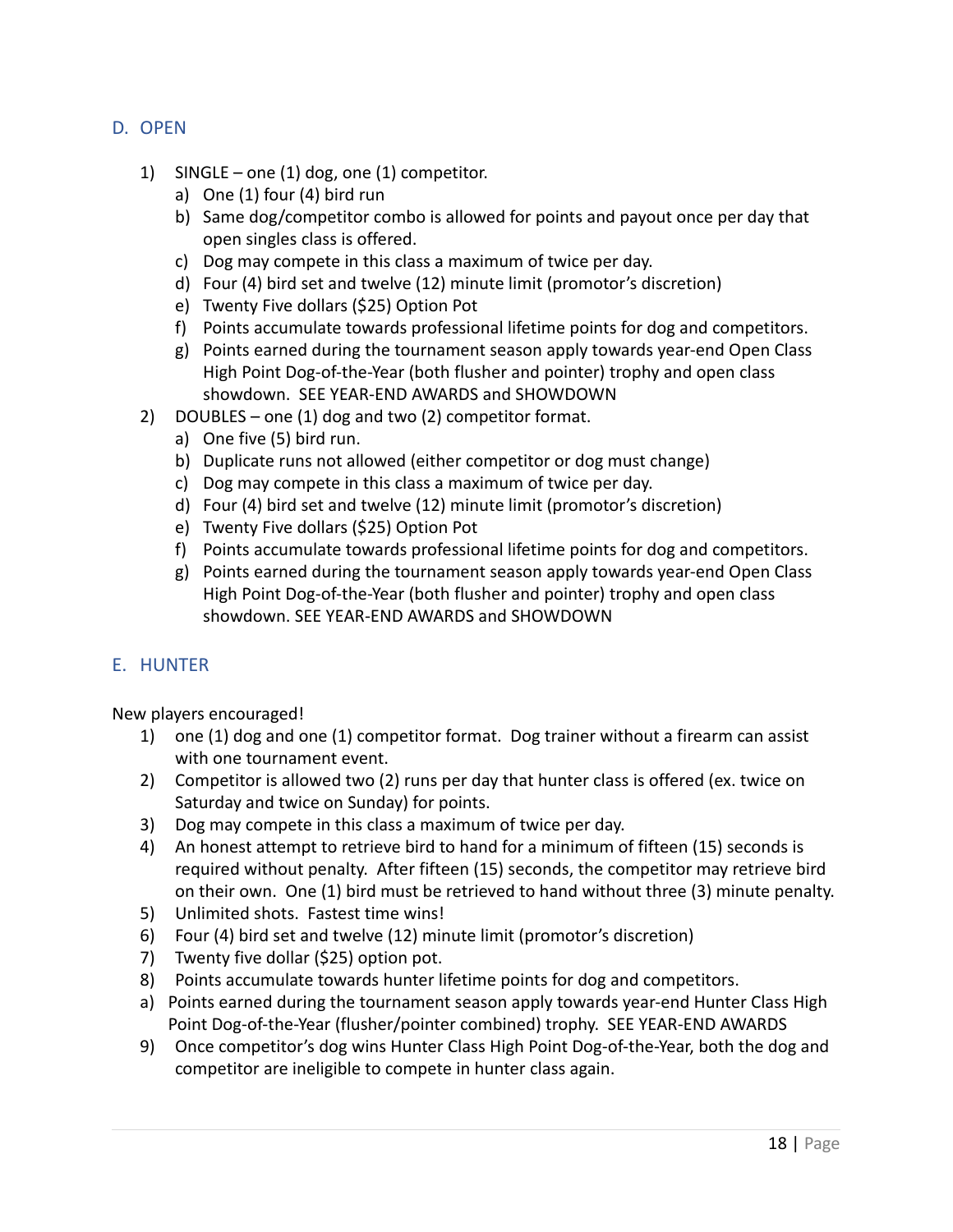### <span id="page-19-0"></span>F. LADY/JUNIOR

Junior is under 18 on day of competition run.

- 1) SINGLE one (1) dog and one (1) competitor (either Junior or Lady) format.
	- a) Same dog/competitor is allowed for points and payout once per day that junior or lady Class is offered.
	- b) Dog may compete in each class a maximum of twice per day: twice for junior and/or twice for lady.
	- c) Four (4) bird set and twelve (12) minute limit (promotor's discretion)
	- d) Points earned accumulate towards hunter lifetime points for dog and competitor.
	- e) Points earned by a lady competitor also accumulate towards lady lifetime points for a lady competitor.
	- f) Points earned in both junior and lady apply towards event trophy and points.
	- g) Points earned during the tournament season apply towards year-end Lady/Junior Class High Point Competitor-of-the-Year (flusher/pointer combined) traveling trophy. SEE YEAR-END AWARDS
- 2) MIXED DOUBLES one (1) dog and two (2) competitor format. One competitor minimum must either be a junior or lady.
	- a) Duplicate runs not allowed (either competitor or dog must change)
	- b) Dog may compete in this class a maximum of twice per day.
	- c) Four (4) bird set and twelve (12) minute limit (promotor's discretion)
	- d) Points earned accumulate towards hunter lifetime points for dog and competitor.
	- e) Points earned by a lady competitor also accumulate towards lady lifetime points for lady competitor.
	- f) Points earned in junior/lady/mixed apply towards event trophy and points.
	- g) Points earned during the tournament season apply towards year-end Lady/Junior Class High Point Competitor-of-the-Year (flusher/pointer combined) traveling trophy. SEE YEAR-END AWARDS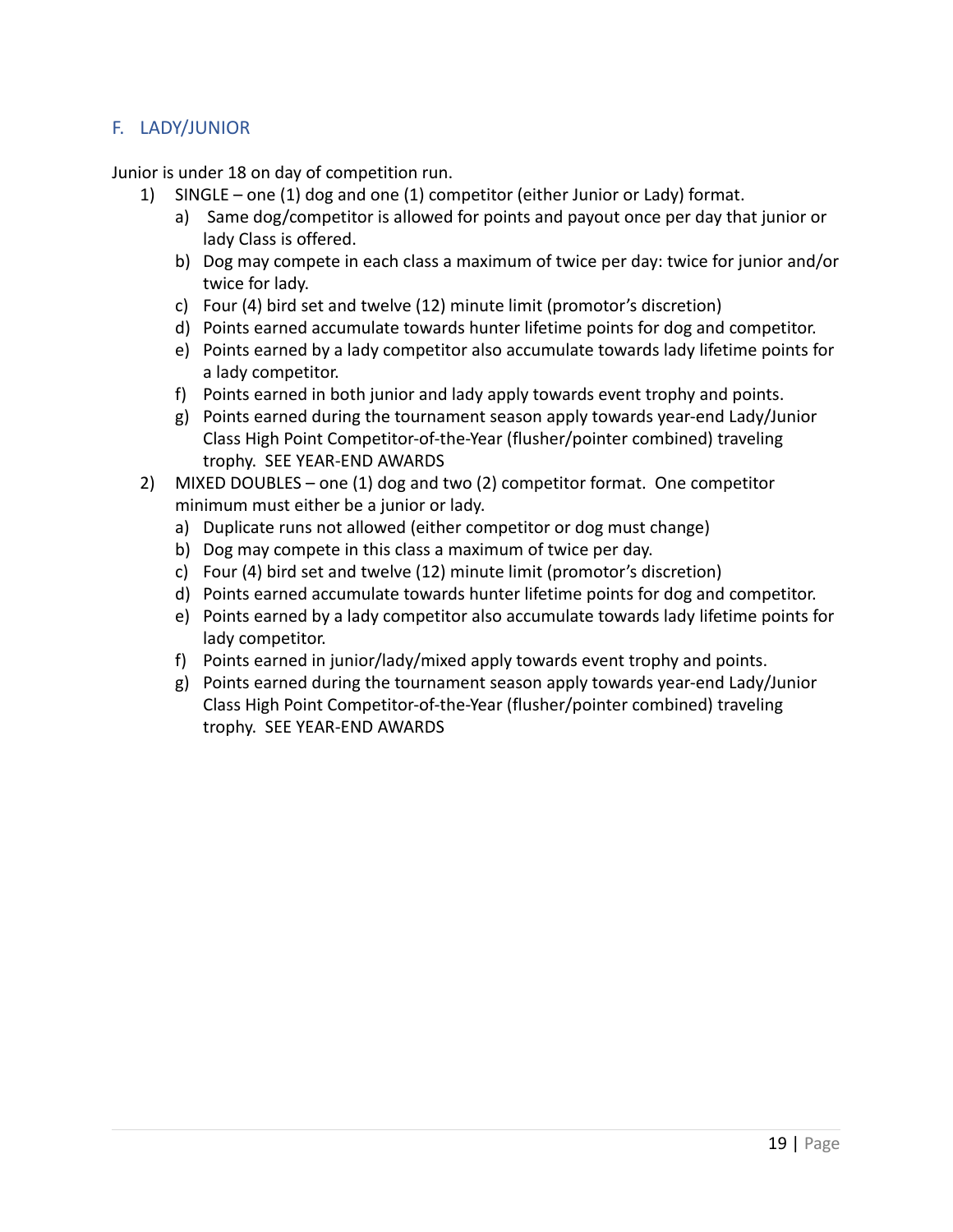### <span id="page-20-0"></span>**VIII. COMPETITION REQUIREMENTS & RESTRICTIONS**

### <span id="page-20-1"></span>A. MAXIMUM RUNS

- 1) DOG MAXIMUM RUNS: A dog may only be entered a maximum of twice in the same class per day, four (4) different classes per day, and eight (8) runs per day. If a dog exceeds the maximum runs per class or day, the run(s) exceeding the maximum will be disqualified from competition. No points, re-runs or reimbursement of fees will be given. The runs prior to exceeding the maximum will remain as legal runs.
- 2) DUPLICATE COMBINATIONS: SEE CLASSES

### <span id="page-20-2"></span>B. CLASS RESTRICTIONS

There are no crossovers from Hunter Class to Professional Division. Hunter class competitors may not play professional, puppy, or master classes during the same tournament event.

- 1) HUNTER CLASS: competitors may play hunter, open, junior, lady, and mixed classes during the same tournament event.
- 2) PROFESSIONAL CLASS: competitors may play professional, puppy, master, open, junior, lady, and mixed doubles classes during the same tournament event.

The offending runs will be disqualified from the competition. No re-runs or reimbursement of fees will be given. The non-offending runs will remain as legal runs.

### <span id="page-20-3"></span>**IX. RE-RUNS**

Re-runs are rare but may be granted in extreme cases. Circumstances that negatively affects a competition run and may warrant a re-run are: severe weather (tornado, lightening, or other acts of God), vehicle interference, or bird setter error (unintentionally set birds outside the competition field boundaries). Re-runs can be granted by the managing tournament official, and the field may need to be cleaned.

### <span id="page-20-4"></span>**X. YEAR-END AWARDS**

### <span id="page-20-5"></span>A. PROFESSIONAL

Points earned during the tournament season apply towards year-end Professional Class High Point Dog-of-the-Year trophy. A trophy will be awarded to both the high point flusher and the high point pointer. A trophy will also be award to both the high point runner up flusher and the high point runner up pointer.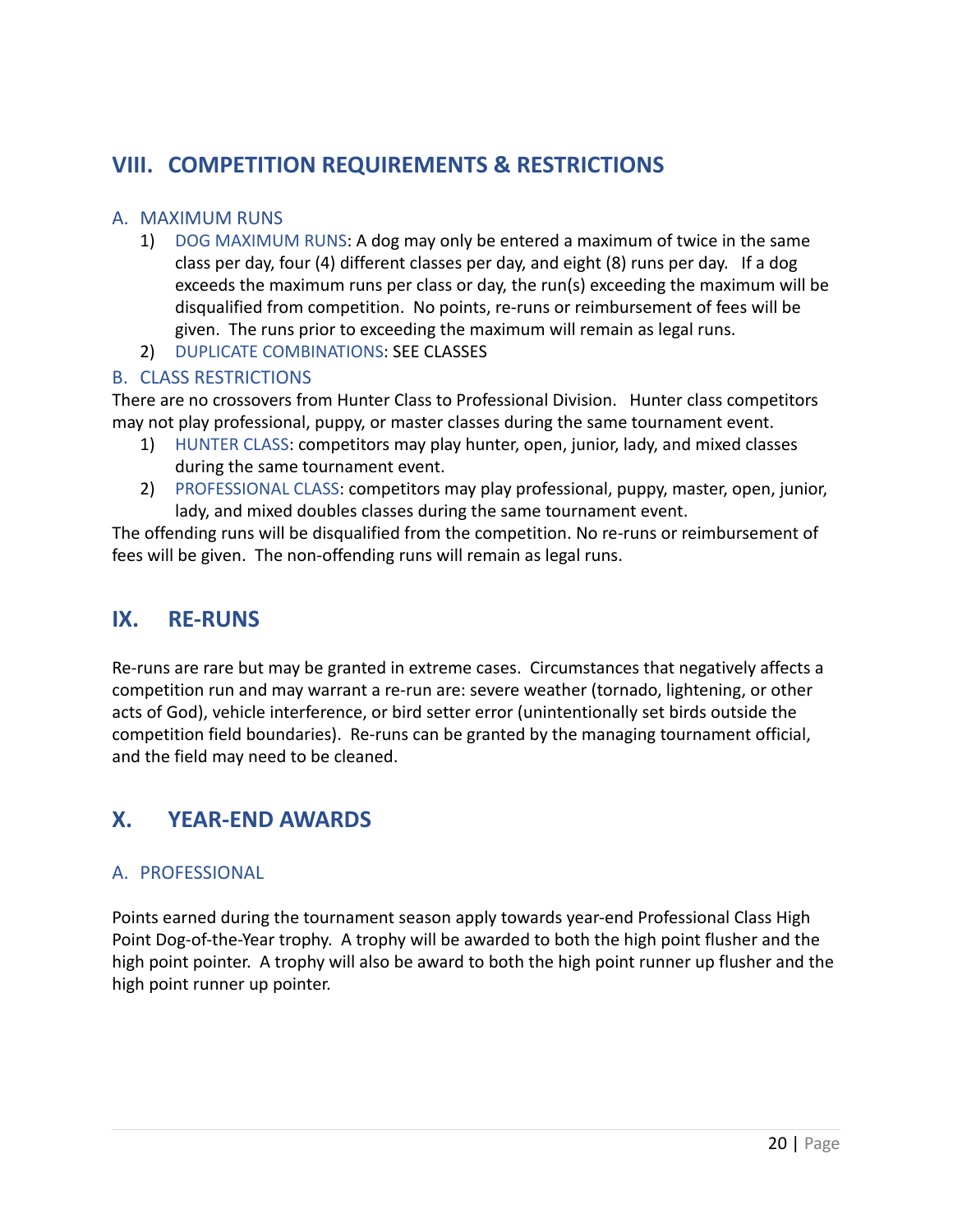### <span id="page-21-0"></span>B. MASTER

Points earned during the tournament season apply towards year-end Master Class High Point Competitor-of-the-Year (flusher/pointer combined) traveling trophy and \$500 prize money.

### <span id="page-21-1"></span>C. PUPPY

Points earned during the tournament season apply towards year-end Puppy Class High Point Dog-of-the-Year trophy. A trophy will be awarded to both the high point flusher and the high point pointer. A trophy will also be awarded to both the high point runner up flusher and the high point runner up pointer. \$1,000 prize money will be awarded the Puppy Class High Point Dog-of-the-Year (flusher/pointer combined).

### <span id="page-21-2"></span>D. OPEN

Points earned during the tournament season apply towards year-end Open Class High Point Dog-of-the-Year trophy. A trophy will be awarded to both the high point flusher and the high point pointer. A trophy will also be awarded to both the high point runner up flusher and the high point runner up pointer.

#### <span id="page-21-3"></span>E. HUNTER

Points earned during the tournament season apply towards year-end Hunter Class High Point Dog-of-the-Year (flusher/pointer combined) traveling trophy and \$500 prize money.

### <span id="page-21-4"></span>F. LADY/JUNIOR

<span id="page-21-5"></span>Points earned during the tournament season apply towards year-end Lady/Junior Class High Point Competitor-of-the-Year (flusher/pointer combined) traveling trophy \$500 prize money.

### **XI. SHOWDOWN**

Showdowns are held the Monday following the US Open. HHGDC will communicate number of tournament events required to qualify a dog for the showdown prior to the start of the tournament season. Showdowns earn double points! This year, four (4) out of the five (5) tournaments are required for a dog to qualify for the showdown.

### <span id="page-21-6"></span>A. Professional

- 1) QUALIFYING: The dog must compete in at least one competition run per required number of tournament events to qualify.
- 2) ENTRY: Six (6) dogs in both flusher and pointer will be entered in the showdown.
	- a) First place and second place winner of Pro Doubles at the US Open event.